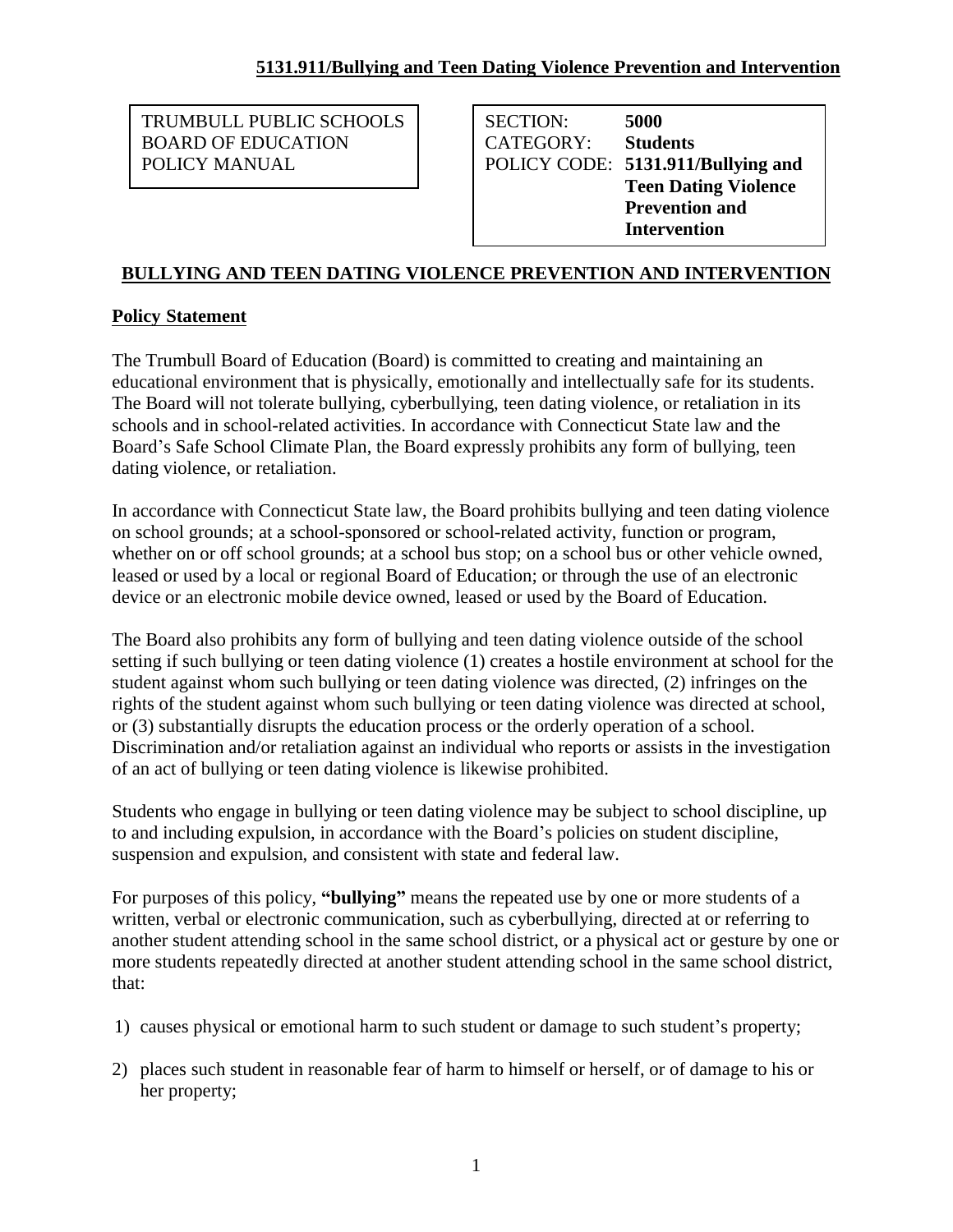- 3) creates a hostile environment at school for such student;
- 4) infringes on the rights of such student at school; or
- 5) substantially disrupts the education process or the orderly operation of a school.

Bullying shall include, but not be limited to, a written, verbal or electronic communication or physical act or gesture based on any actual or perceived differentiating characteristics, such as race, color, religion, ancestry, national origin, gender, sexual orientation, gender identity or expression, socioeconomic status, academic status, physical appearance, or mental, physical, developmental or sensory disability, or by association with an individual or group who has or is perceived to have one or more of such characteristics. For purposes of this definition, the student against whom the activity is directed, and the student engaged in the bullying, must both attend the Trumbull Public Schools.

**"Cyberbullying"** means any act of bullying through the use of the Internet, interactive and digital technologies, cellular mobile telephone or other mobile electronic devices, or any electronic communications.

**"Teen dating violence"** means any act of physical, emotional or sexual abuse, including stalking, harassing and threatening that occurs between two students who are currently in or have recently been in a dating relationship.

Consistent with the requirements under state law, the Trumbull Board of Education authorizes the Superintendent or his/her designee(s), along with the Safe School Climate Coordinator, to be responsible for developing and implementing a Safe School Climate Plan in furtherance of this policy to address the existence of bullying and teen dating violence in its schools. The Safe School Climate Plan shall be in accordance with Connecticut State law as amended from time to time. The Plan shall minimally include all legal requirements for the reporting, recording, investigating, responding, and preventing of bullying, as well as those legal requirements specific to teen dating violence.

Members of the Board of Education and school employees are protected by statute against damage claims in the implementation of the Safe School Climate Plan and its requirements to report, investigate, or respond to bullying and teen dating violence. Under the law, parents/guardians, students and others who report bullying or teen dating violence in accordance with the District's Safe School Climate Plan shall be granted immunity from claims of damage as well**.**

To be immune, the above named individuals must act in good faith and, in the case of a school employee or Board of Education member, act within the scope of their duties. The immunity does not cover gross, wanton, reckless, or willful misconduct**.**

Adopted: 02/04/2003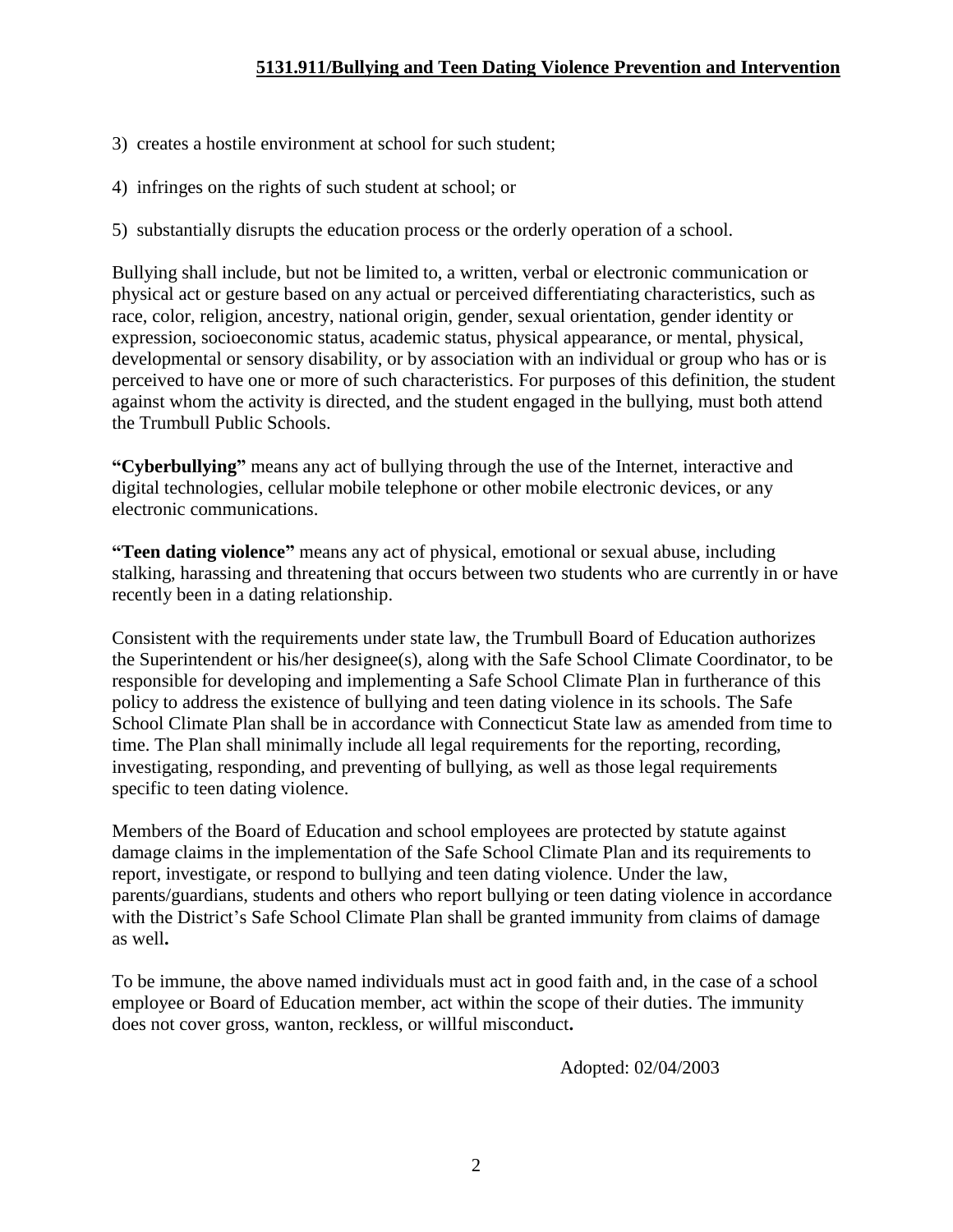Revised: 04/28/2004, 02/13/2007, 06/02/2009, 01/2012, 10/6/2015

References

- Connecticut Public Act 06-115, "An Act Concerning Bullying Policies in Schools and Notices Sent to Parents or Legal Guardians"
- Connecticut Public Act 11-232, "An Act Concerning the Strengthening of School Bullying Laws"
- Connecticut Public Act 13-3, "An Act Concerning Gun Violence Protection and Children's Safety"
- Connecticut Public Act 14-172, "An Act Concerning Improving Employment Opportunities through Education and Ensuring Safe School Climates"
- Connecticut Public Act 14-234, "An Act Concerning Domestic Violence and Sexual Assault"
- Connecticut General Statutes §§ 10-15b, 10-145a, 10-145o, 10-220a, 10-222d, 10-222g, 10-222h, §§ 10-233a through 10-233f
- Trumbull Board of Education Policy Code 1212.1: Volunteers
- Trumbull Board of Education Policy Code 5125: Confidentiality and Maintenance of Student Records
- Trumbull Board of Education Policy Code 5131: Standard of Conduct
- Trumbull Board of Education Policy Code 5145.6: Suicide Prevention/Intervention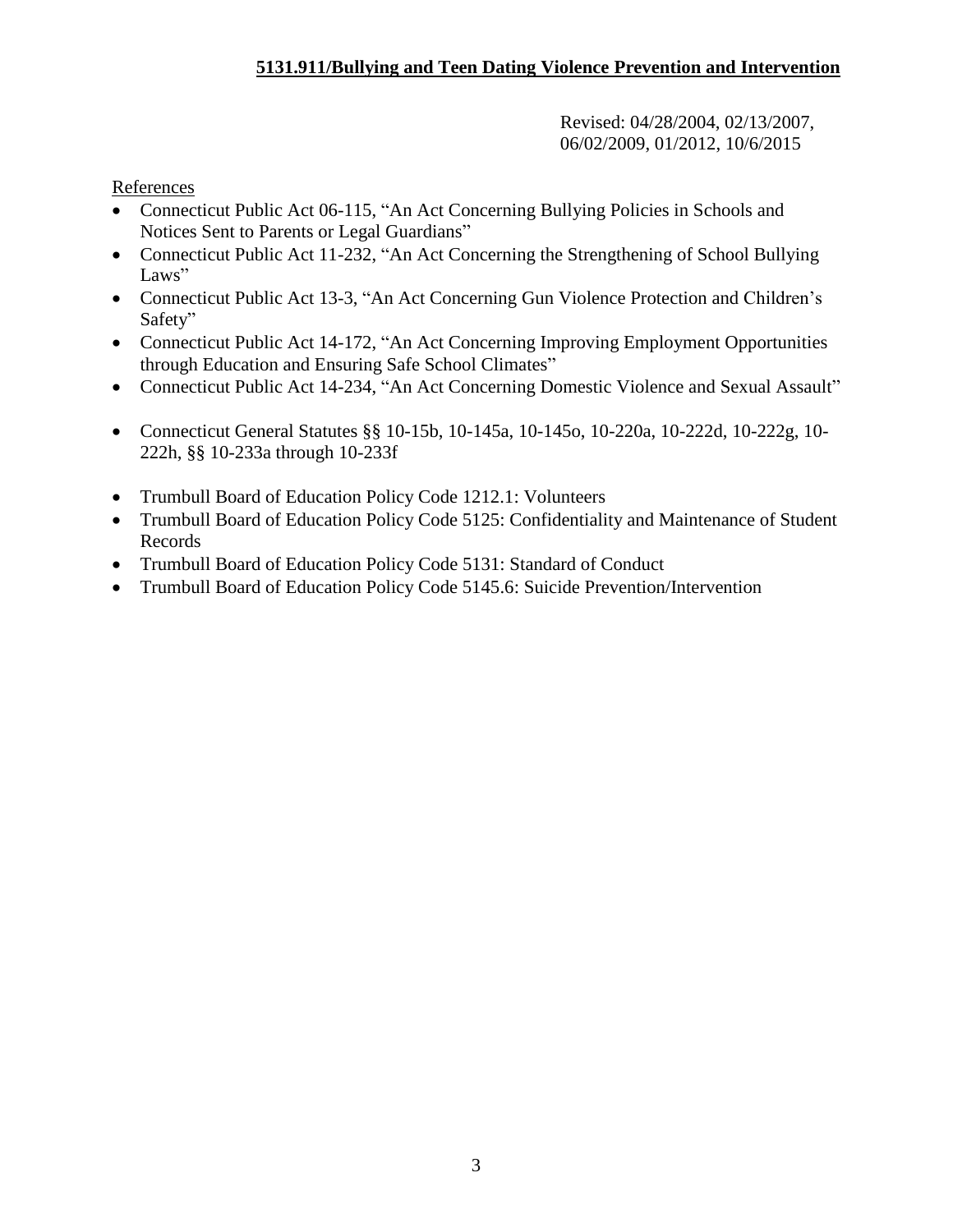### **TRUMBULL PUBLIC SCHOOLS SAFE SCHOOL CLIMATE PLAN**

The Trumbull Board of Education is committed to creating and maintaining a physically, emotionally, and intellectually safe educational environment free from bullying and teen dating violence, harassment and discrimination. In order to foster an atmosphere conducive to learning, the Board has developed the following Safe School Climate Plan, consistent with state law and Board policy. This Plan represents a comprehensive approach to addressing bullying and cyberbullying, as well as teen dating violence, and sets forth the Board's expectations for creating a positive school climate and thus preventing, intervening, and responding to incidents of bullying and teen dating violence.

Bullying and teen dating violence is strictly prohibited, and students who are determined to have engaged in such behavior may be subject to disciplinary action, which may include suspension or expulsion from school. The district's commitment to addressing bullying and teen dating violence, however, involves a multi-faceted approach, which includes education and the promotion of a positive school climate in which bullying and teen dating violence will not be tolerated by students or school staff.

## **I. Prohibition Against Bullying, Teen Dating Violence and Retaliation**

- A. The Board expressly prohibits any form of bullying and teen dating violence on school grounds; at a school-sponsored or school-related activity, function or program whether on or off school grounds; at a school bus stop; on a school bus or other vehicle owned, leased or used by a local or regional board of education; or through the use of an electronic device or an electronic mobile device owned leased or used by Board of Education.
- B. The Board also prohibits any form of bullying and teen dating violence outside of the school setting if such bullying or teen dating violence (1) creates a hostile environment at school for the student against whom such bullying or teen dating violence was directed, (2) infringes on the rights of the student against whom such bullying or teen dating violence was directed at school, or (3) substantially disrupts the education process or the orderly operation of a school;
- C. In addition to prohibiting student acts which constitute bullying or teen dating violence, the Board also prohibits discrimination and/or retaliation against an individual who reports or assists in the investigation of an act of bullying or teen dating violence.
- D. Students who engage in bullying or teen dating violence in violation of Board Policy and the Safe School Climate Plan shall be subject to school discipline, up to and including expulsion, in accordance with the Board's policies on student discipline, suspension and expulsion, and consistent with state and federal law.

### **II. Definition of Bullying and Teen Dating Violence**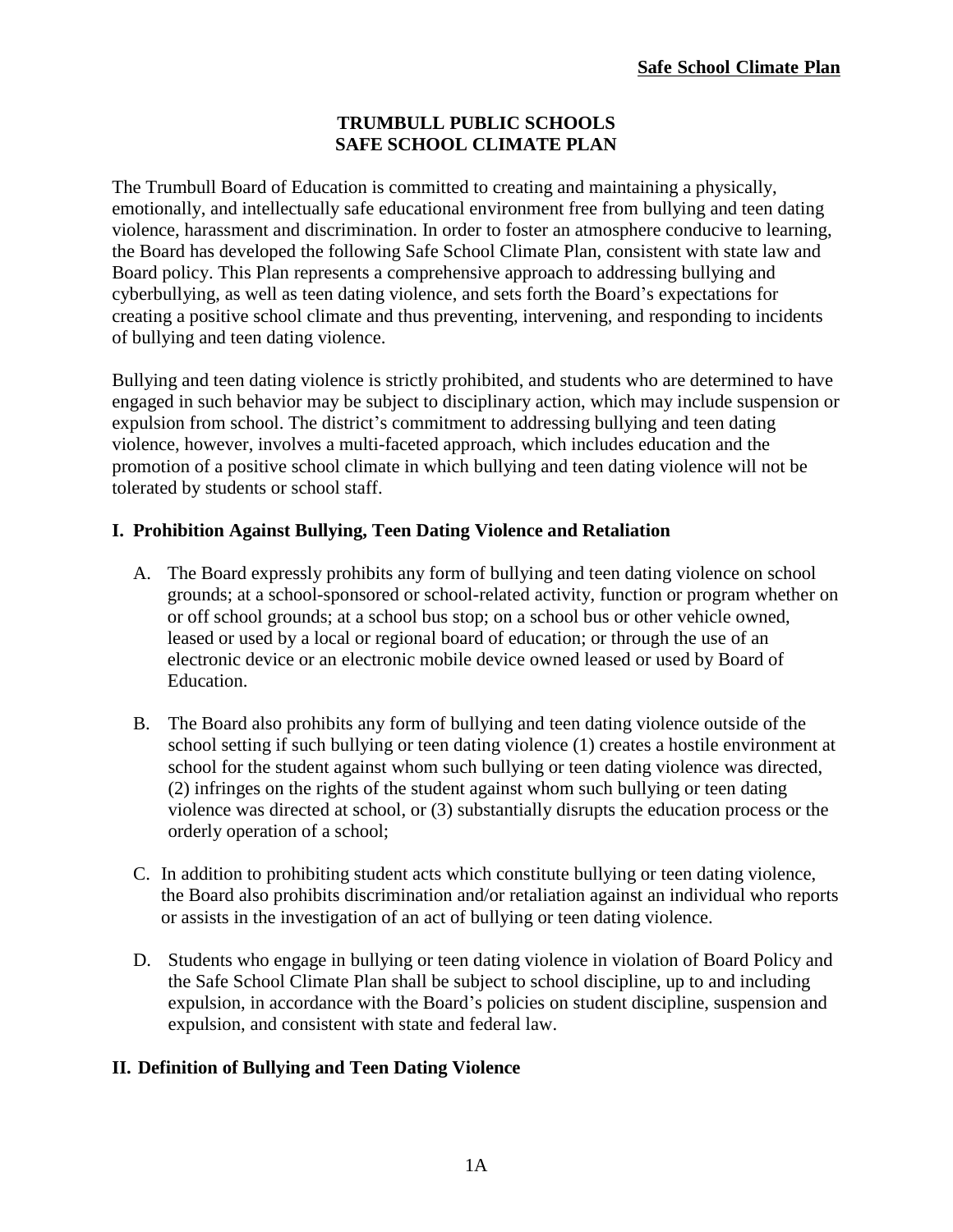- A. **"Bullying"** means the repeated use by one or more students of a written, verbal or electronic communication, such as cyberbullying, or a physical act or gesture directed at another student attending school in the same district that:
	- 1. causes physical or emotional harm to such student or damage to such student's property;
	- 2. places such student in reasonable fear of harm to himself or herself, or of damage to his or her property;
	- 3. creates a hostile environment at school for such student;
	- 4. infringes on the rights of such student at school; and/or
	- 5. substantially disrupts the education process or the orderly operation of a school.

 Bullying shall include, but not be limited to, a written, verbal or electronic communication or physical act or gesture based on any actual or perceived differentiating characteristics, such as race, color, religion, ancestry, national origin, gender, sexual orientation, gender identity or expression, socioeconomic status, academic status, physical appearance, or mental, physical, developmental or sensory disability, or by association with an individual or group who has or is perceived to have one or more of such characteristics. For purposes of this definition, the student against whom the activity is directed, and the student engaged in the bullying, must both attend the Trumbull Public Schools.

- B. **"Cyberbullying"** means any act of bullying through the use of the Internet, interactive and digital technologies, cellular mobile telephone or other mobile electronic devices, or any electronic communications.
- C. **"Teen dating violence"** means any act of physical, emotional or sexual abuse, including stalking, harassing and threatening that occurs between two students who are currently in or have recently been in a dating relationship.

### **III. Other Definitions**

- A. **"Electronic communication"** means any transfer of signs, signals, writing, images, sounds, data or intelligence of any nature transmitted in whole or in part by a wire, radio, electromagnetic, photoelectronic or photo-optical system.
- B. **"Hostile environment"** means a situation in which bullying or teen dating violence among students is sufficiently severe or pervasive to alter the conditions of the school climate.
- C. **"Mobile electronic device"** means any hand-held or other portable electronic equipment capable of providing data communication between two or more individuals, including, but not limited to, cell phone, text messaging device, paging device, personal digital assistant, laptop computer, equipment that is capable of playing a video game or a digital video disk, or equipment on which digital images are taken or transmitted.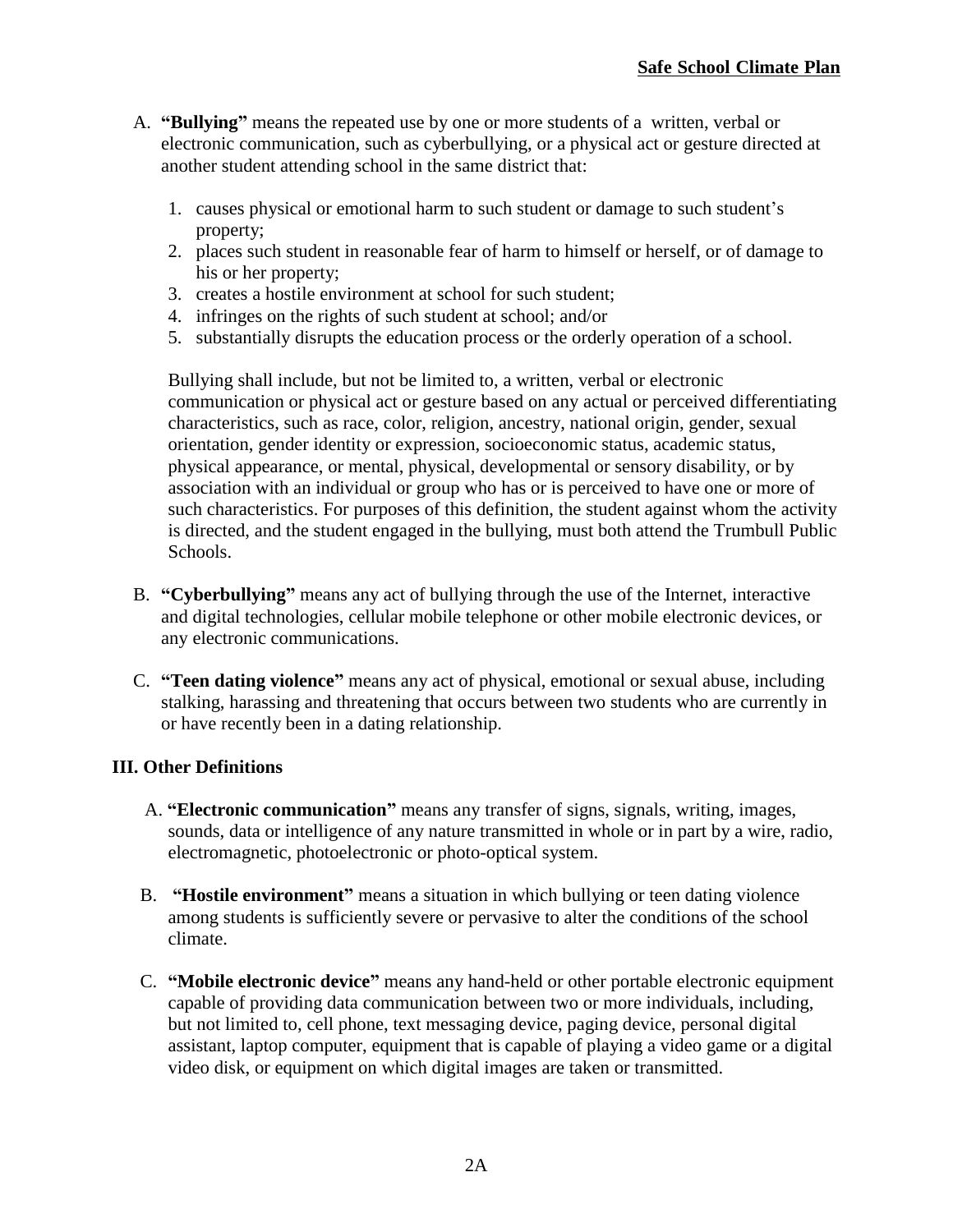- D. **"Outside of the school setting"** means at a location, activity or program that is not school related, or through the use of an electronic device or a mobile electronic device that is not owned, leased or used by a local or regional board of education.
- E. "**Prevention and intervention strategy**" may include, but is not limited to, (1) implementation of positive behavioral interventions and supports process or another evidence-based model approach for safe school climate or for the prevention of bullying or teen dating violence identified by the State Department of Education, (2) school rules prohibiting bullying or teen dating violence, harassment and intimidation and establishing appropriate consequences for those who engage in such acts, (3) adequate adult supervision of outdoor areas, hallways, the lunchroom and other specific areas where bullying or teen dating violence is likely to occur, (4) inclusion of grade-appropriate bullying or teen dating violence education and prevention curricula in kindergarten through high school, (5) individual interventions with the bully, parents and school employees, and interventions with the bullied child, parents and school employees, (6) school-wide training related to safe school climate, (7) student peer training, education and support, (8) promotion of parent involvement in bullying or teen dating violence prevention through individual or team participation in meetings, trainings and individual interventions and (9) culturally competent school-based curriculum focusing on social, emotional learning, self-awareness and self-regulation. For purposes of this section, "interventions with the bullied child" includes referrals to a school counselor, psychologist, or other appropriate social or mental health service, and periodic follow-up by the Safe School Climate Specialist with the bullied child.
- G. **"School climate"** means the quality and character of school life with a particular focus on the quality of the relationships within the school community between and among students and adults.
- H. **"School employee**" means (1) a teacher, substitute teacher, school administrator, school superintendent, guidance counselor, psychologist, social worker, nurse, physician, school paraprofessional or coach employed by a local or regional board of education or working in a public elementary, middle or high school; or (2) any other individual who, in the performance of his or her duties, has regular contact with students and who provides services to or on behalf of students enrolled in a public elementary, middle or high school, pursuant to a contract with the local or regional board of education.
- I. **"School-Sponsored Activity"** shall mean any activity conducted on or off school property (including school buses and other school-related vehicles) that is sponsored, recognized or authorized by the Board of Education.

### **IV. Leadership and Administrative Responsibilities**

All school employees are charged with the responsibility of taking reports of bullying and teen dating violence or if witnessing acts of bullying or teen dating violence to notify the Safe School Climate Specialist or another administrator when the Safe School Climate Specialist is not available. Reports shall be appropriately investigated by the Safe School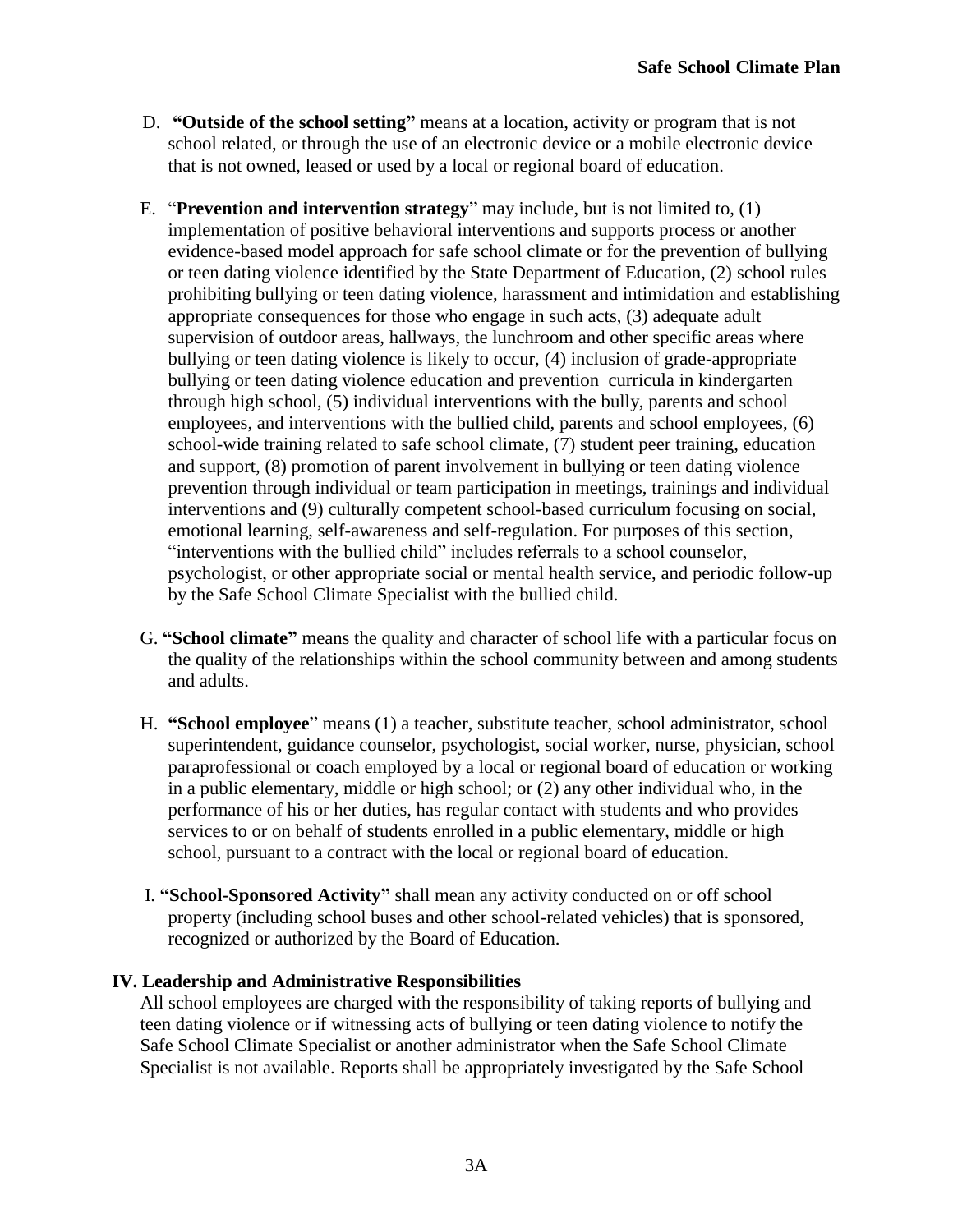Climate Specialist or another administrator when the Safe School Climate Specialist is not available**.**

A. Safe School Climate Coordinator

For the school year commencing July 1, 2012, and each school year thereafter, the Superintendent shall appoint, from existing school district staff, a District Safe School Climate Coordinator ("Coordinator"). The Coordinator shall:

- 1. implement the District's Safe School Climate Plan ("Plan");
- 2. collaborate with Safe School Climate Specialists, the Board, and the Superintendent to prevent, identify and respond to bullying and teen dating violence in district schools;
- 3. collect data regarding bullying and teen dating violence in the District's schools; provide data and information, in collaboration with the Superintendent, to the Department of Education regarding bullying;
- 4. respond to bullying and teen dating violence in district schools;
- 5. meet with Safe School Climate Specialists at least twice during the school year to discuss issues relating to bullying and teen dating violence in the school district and to make recommendations concerning amendments to the district's Plan; and
- 6. successfully complete the mental health first aid training provided by the Commissioner of Mental Health and Addiction Services as required by law.
- B. Safe School Climate Specialist

 For the school year commencing July 1, 2012, and each school year thereafter, the principal of each school (or principal's designee) shall serve as the Safe School Climate Specialist. The Safe School Climate Specialist shall investigate or supervise the investigation of reported acts of bullying or teen dating violence and act as the primary school official responsible for preventing, identifying and responding to reports of bullying and teen dating violence in the school and for the collection and maintenance of records of reports and investigations related to both.

### **V. Development and Review of Safe School Climate Plan**

A. For the school year commencing July 1, 2012 and each school year thereafter, the Principal of each school shall establish a committee or designate at least one existing committee ("Committee") in the school to be responsible for developing and fostering a safe school climate and addressing issues relating to bullying and teen dating violence in the school. Such committee shall include at least one parent/guardian of a student enrolled in the school, as appointed by the school principal.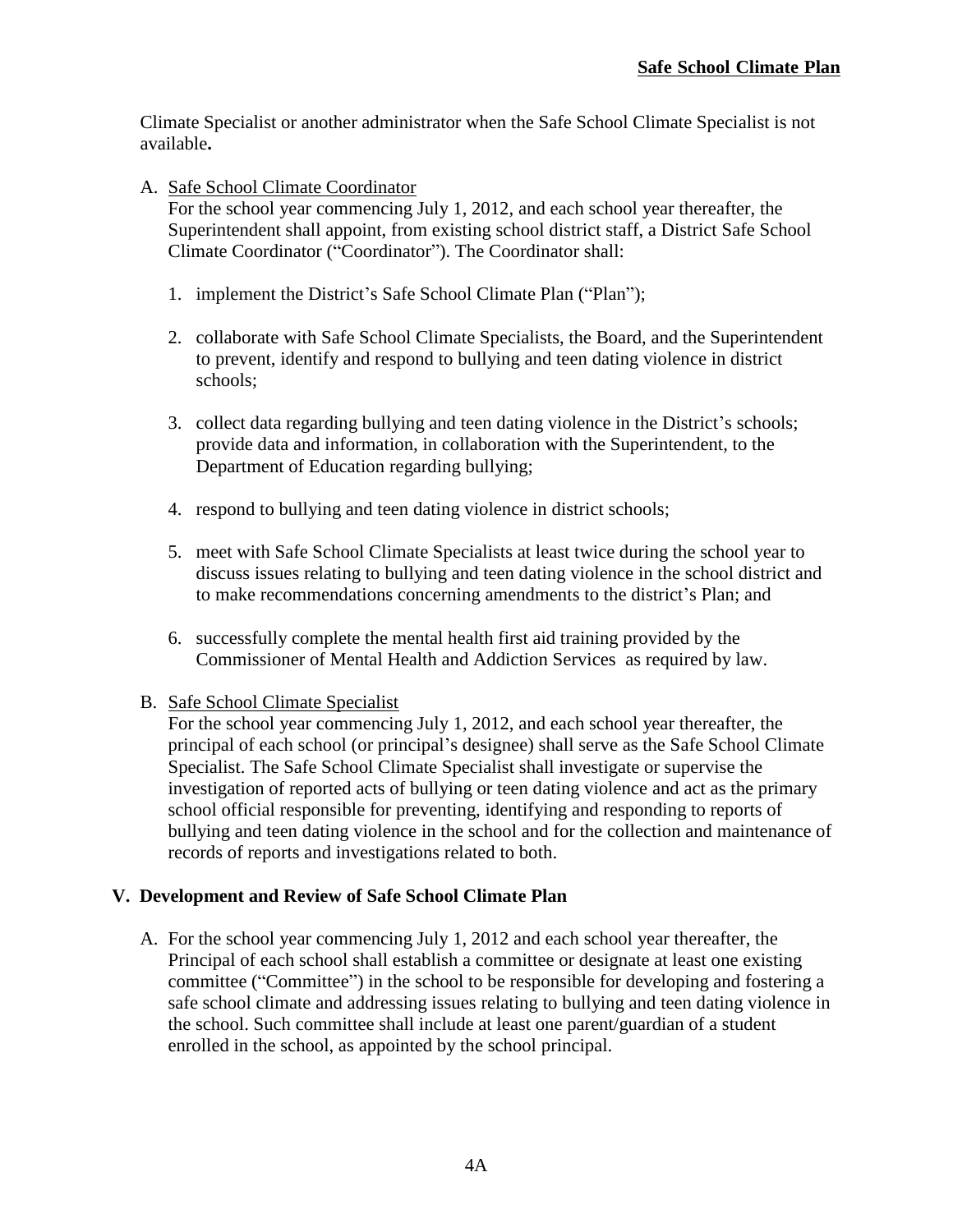- B. The Committee shall: 1) receive copies of completed reports following bullying and teen dating violence investigations; 2) identify and address patterns of bullying and teen dating violence among students in the school; 3) review and amend school policies relating to bullying and teen dating violence; 4) implement the provisions of the School Security and Safety Plan (developed pursuant to Section 87 of Public Act 13-3) regarding the collection, evaluation and reporting of information relating to instances of disturbing and or threatening behavior that may not meet the definition of bullying or teen dating violence (defined in Connecticut General Statutes 10-222d) and report such information, as necessary, to the District Safe School Climate Coordinator and to the school's Security and Safety Committee; 5) review and make recommendations to the Coordinator regarding the Safe School Climate Plan based on issues and experiences specific to the school; 6) educate students, school employees and parents/guardians on issues relating to bullying and teen dating violence; 7) collaborate with the Coordinator in the collection of data regarding bullying and teen dating violence; and 8) perform any other duties as determined by the Principal that are related to the prevention, identification and response to school bullying and teen dating violence.
- C. Any parent/guardian serving as a member of the Committee shall not participate in any activities which may compromise the confidentiality of any student, including, but not limited to receiving copies of investigation reports, or identifying or addressing patterns of bullying and teen dating violence among students in the school.
- D. Not later than January 1, 2012, the Board of Education shall approve the Safe School Climate Plan developed pursuant to Board policy and submit such Plan to the Department of Education. Not later than thirty (30) calendar days after approval by the Board, the Board shall make such Plan available on the Board's and each individual school in the school district's web sites and ensure that the Safe School Climate Plan is included in the school district's publication of the rules, procedures and standards of conduct for schools.

## **VI. Procedures for Reporting and Investigating Complaints of Bullying and Teen Dating Violence**

- A. Students and parents/guardians of students may file written reports of bullying and teen dating violence. Written reports of bullying and teen dating violence shall be reasonably specific as to the basis for the report, including the time and place of the alleged conduct, the number of alleged incidents, the target of the alleged bullying or teen dating violence, and the names of potential student or staff witnesses. Such reports may be filed with any building administrator and/or the Safe School Climate Specialist (i.e. building principal), and all reports shall be forwarded to the Safe School Climate Specialist for review and actions consistent with this Plan. See Appendix A, Form 1.
- B. Students may make informal complaints of conduct that they consider to be bullying or teen dating violence by verbal report to the Safe School Climate Specialist, or to any school employee. Such informal complaints shall be reasonably specific as to the actions giving rise to the suspicion of bullying, including time and place of the conduct alleged, the number of such alleged incidents, the target of such alleged bullying or teen dating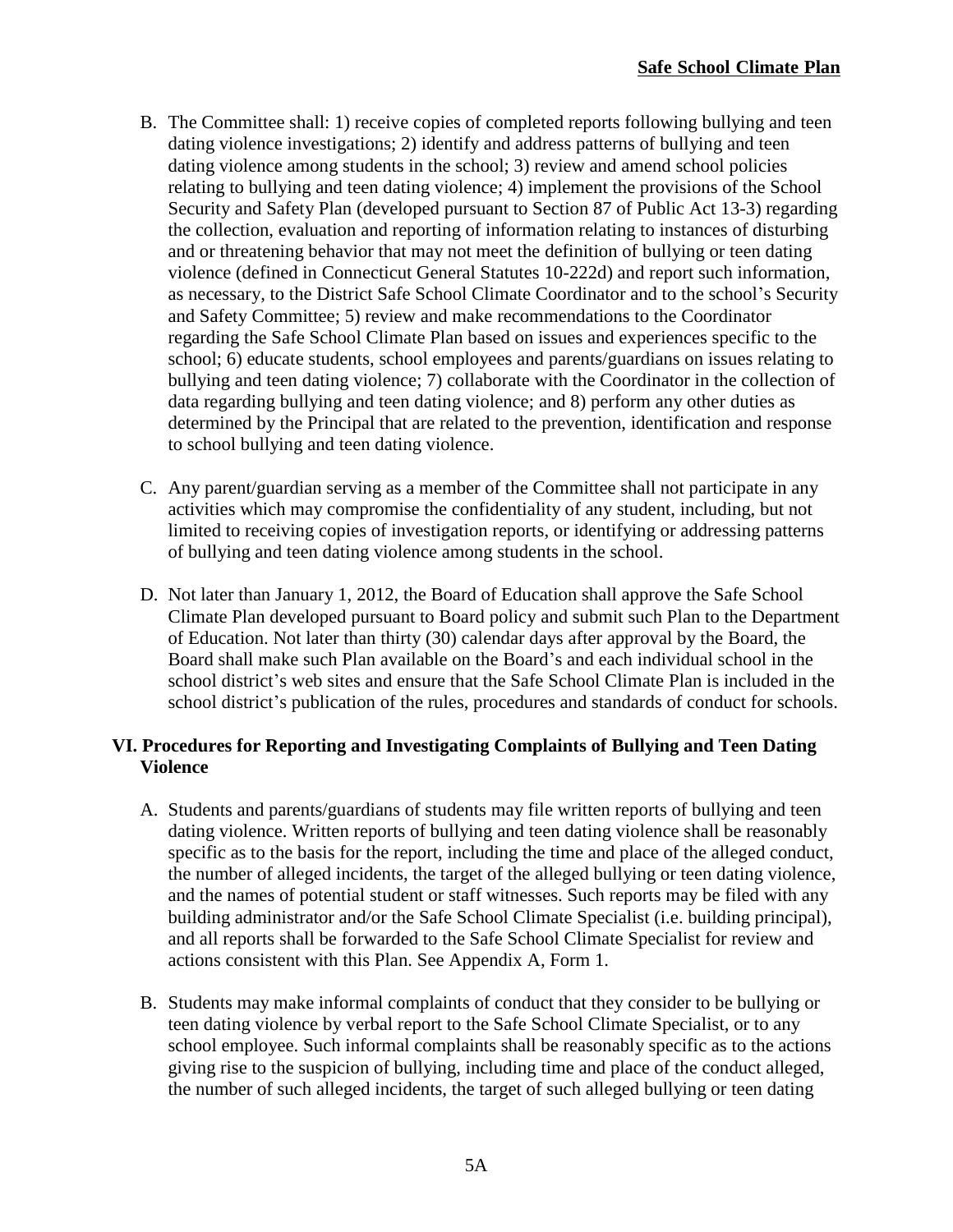violence, and the names of any potential student or staff witnesses. Any school employee, including the Safe School Climate Specialist, who receives an informal complaint shall promptly reduce the complaint to writing, including the information provided. Such written report, if made by a school employee other than the Safe School Climate Specialist, shall be promptly forwarded to the appropriate building principal for review and action. See Appendix A, Form 1.

- C. Students may make anonymous reports of bullying or teen dating violence to any school employee; they will be notified annually of the process by which to make such reports. Students may also request anonymity when making a report, even if the student's identity is known to the school employee. In cases where a student requests anonymity, the Safe School Climate Specialist or his/her designee shall meet with the student (if the student's identity is known) to review the request for anonymity and discuss the impact that maintaining the anonymity of the complainant may have on the investigation and on any possible remedial action. All anonymous reports shall be reviewed and reasonable action will be taken to address the situation, to the extent such action may be taken that does not disclose the source of the report, and is consistent with the due process rights of the student(s) alleged to have committed acts of bullying or teen dating violence. No disciplinary action shall be taken solely on the basis of an anonymous report. See Appendix A, Form 1.
- D. School employees who witness acts of bullying or teen dating violence or receive reports of bullying or teen dating violence shall orally notify the Safe School Climate Specialist or another school administrator if the Safe School Climate Specialist is unavailable, **not later than one (1) school day** after such school employee witnesses or receives a report of bullying or teen dating violence. The school employee shall then file a **written report not later than two (2) school days** after making such oral report.
- E. The Safe School Climate Specialist shall be responsible for reviewing any anonymous reports of bullying or teen dating violence and shall investigate or supervise the investigation of all reports of bullying or teen dating violence and ensure that such investigation is completed promptly after receipt of any written reports. In order to allow the district to adequately investigate complaints filed by a student or parent/guardian, the parent of the student suspected of being bullied will be asked to provide consent to permit the release of that student's name in connection with the investigation process, unless the student and/or parent has requested anonymity.
- F. In investigating reports of bullying or teen dating violence, the Safe School Climate Specialist or designee will consider all available information known, including the nature of the allegations and the ages of the students involved. The Safe School Climate Specialist will interview witnesses, as necessary, reminding the alleged perpetrator and other parties that retaliation is strictly prohibited and will result in disciplinary action.

### **VII. Responding to Verified Acts of Bullying or Teen Dating Violence**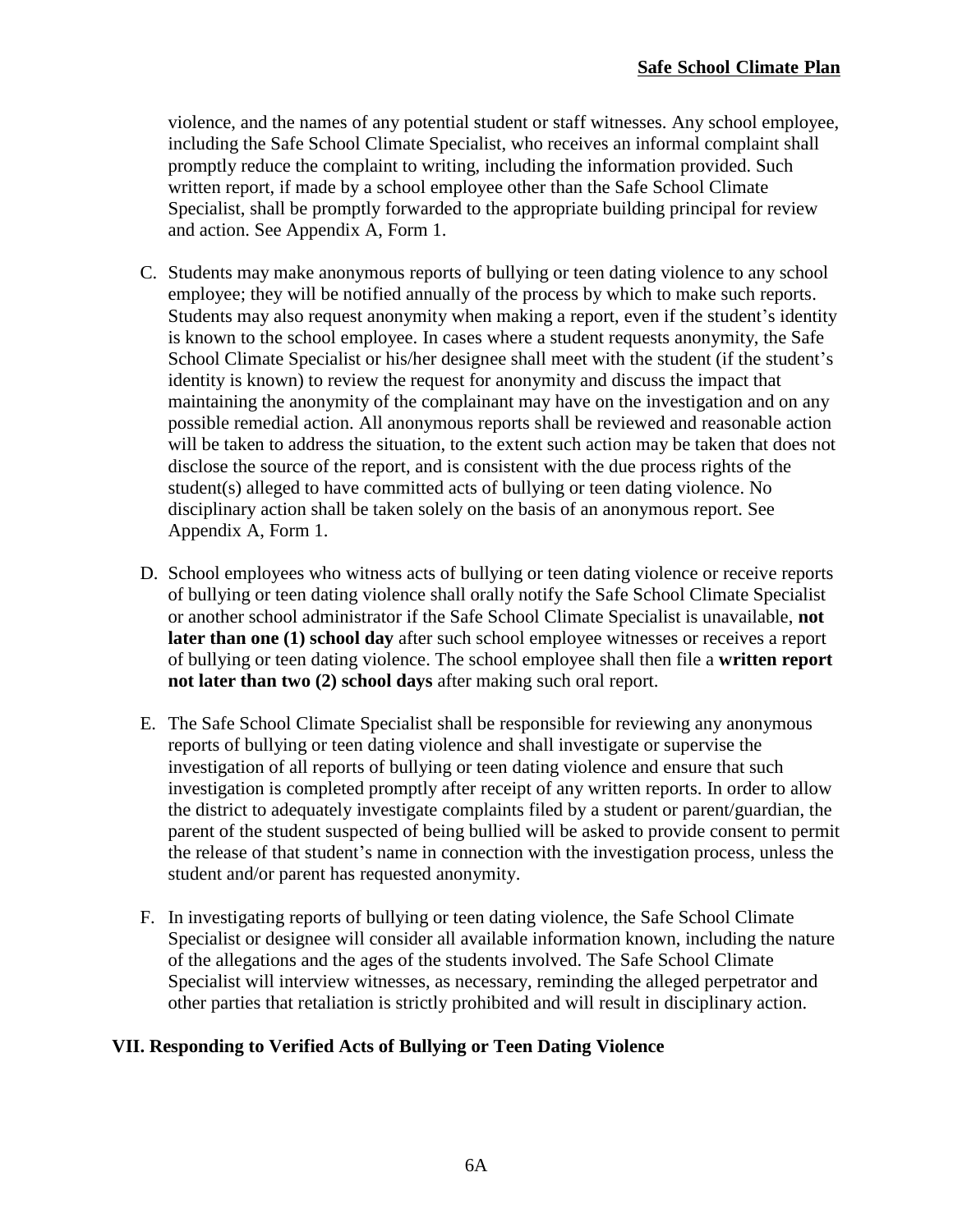- A. Parents/guardians of the student alleged to have committed an act of bullying and/or teen dating violence, as well as the parents/guardians of the student alleged to have been bullied and/or subjected to teen dating violence, will receive prompt notice that an investigation has commenced.
- B. Following investigation, if acts of bullying or teen dating violence are verified, the Safe School Climate Specialist or designee shall notify the parents/guardians of the students against whom such acts were directed as well as the parents/guardians of the students who have committed such acts of bullying or teen dating violence of the finding **not later than forty-eight hours** after the investigation is completed. This notification shall include a description of the school's response to the acts of bullying or teen dating violence. In providing such notification, however, care must be taken to respect the statutory privacy rights of other students, including the perpetrator of such bullying or teen dating violence.
- C. In any instance in which bullying or teen dating violence is verified, the Safe School Climate Specialist or designee shall also invite the parents/guardians of the student who commits any verified act of bullying or teen dating violence to a meeting to communicate the measures being taken by the school to ensure the safety of the student/victim and to prevent further acts of bullying or teen dating violence; the parents/guardians of the student against whom any such act was directed shall be invited to a separate meeting with the same focus of communication.

The invitation may be made simultaneous with the notification described above in Section VII.B. The purpose of these meetings is to communicate to parents/guardians the measures being taken by the school to ensure the safety of the students involved and to prevent further acts of bullying or teen dating violence.

- D. If bullying or teen dating violence is verified, the Safe School Climate Specialist or designee shall develop a student safety support plan for any student against whom an act of bullying or teen dating violence was directed. Such support plan will include safety measures to protect against further acts of bullying or teen dating violence.
- E. A specific written intervention plan shall be developed to address repeated incidents of bullying or acts of teen dating violence against a single individual or recurrently perpetrated bullying or teen dating violence incidents by the same individual. The written intervention plan may include counseling, discipline and other appropriate remedial actions as determined by the Safe School Climate Specialist or designee, and may also incorporate a student safety support plan, as appropriate.
- F. Notice to Law Enforcement—If the Principal of a school (or his/her designee) reasonably believes that any act of bullying or teen dating violence constitutes a criminal offense, he/she shall notify appropriate law enforcement.
- G. If a bullying or teen dating violence complaint raises concern about discrimination or harassment on the basis of a legally protected classification such as race, color, religious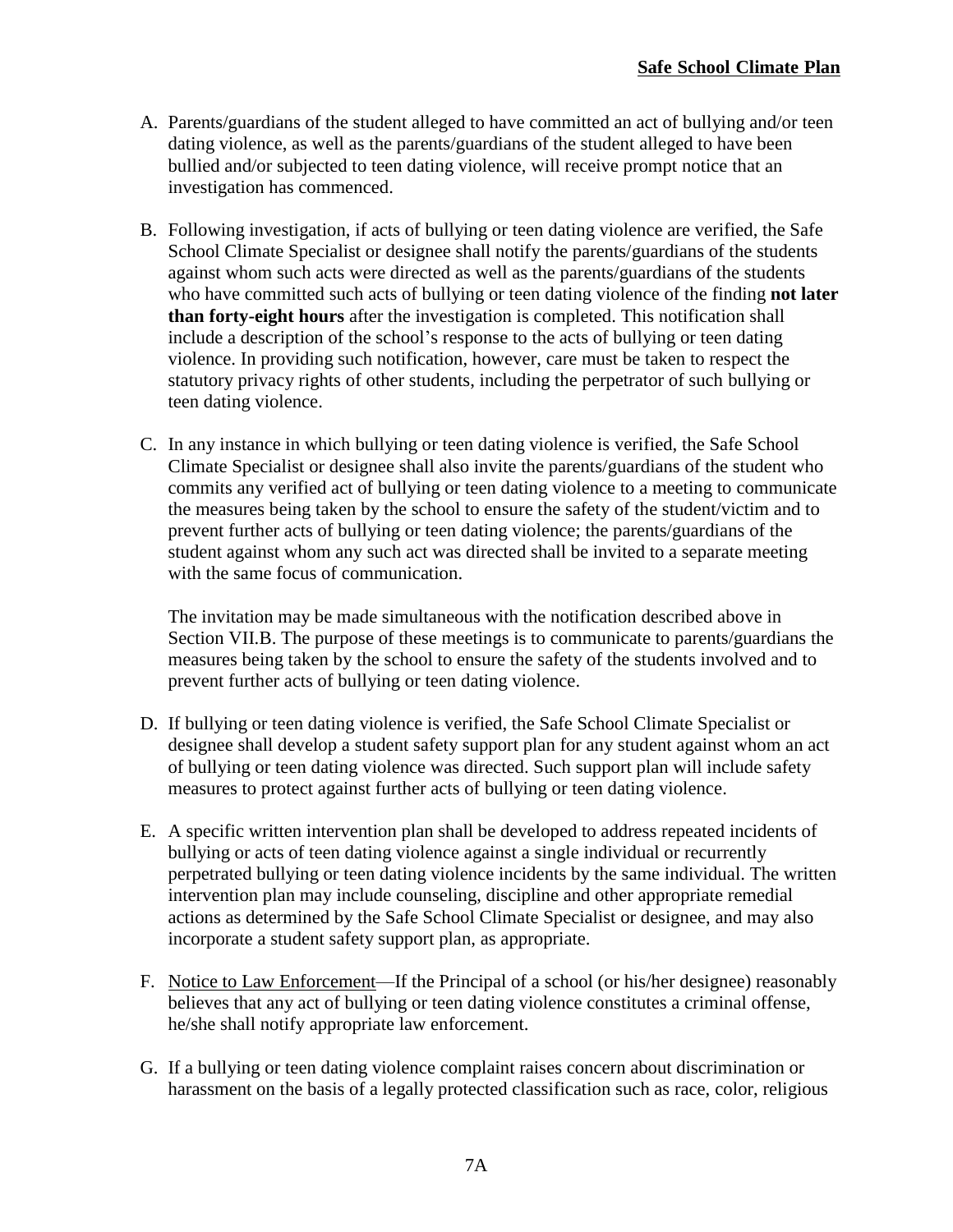creed, religion, sex, age, national origin, ancestry, marital status, sexual orientation, gender identity or expression, disability (including but not limited to present or past history of mental disability, intellectual disability, learning disability, or physical disability, including but not limited to blindness), genetic information, or any other basis prohibited by Connecticut State and/or Federal nondiscrimination laws, the Safe School Climate Specialist or designee shall also coordinate any investigation with other appropriate personnel within the district as appropriate (e.g. Title IX Coordinator, Section 504 Coordinator, etc.)

### **VIII. Documentation and Maintenance of Records**

- A. Each school shall maintain written reports of bullying or teen dating violence, along with supporting documentation received and/or created as a result of bullying or teen dating violence investigations, consistent with the Board's obligations under state and federal law. Any educational record containing personally identifiable student information pertaining to an individual student shall be maintained in a confidential manner, and shall not be disclosed to third parties without prior written consent of a parent, guardian or eligible student, except as permitted under Board policy and state and federal law.
- B. Following an investigation of any report of bullying or teen dating violence, the Safe School Climate Specialist (the principal of the school or the principal's designee) shall forward written documentation to the Safe School Climate Coordinator, who shall review the documentation against the requirements of the Safe School Climate Plan, and who may require additional investigation if warranted by the requirements of the Safe School Climate Plan.
- C. The Principal of each school shall maintain a list of the number of verified acts of bullying in the school and this list shall be available for public inspection upon request. Consistent with district obligations under state and federal law regarding student privacy, the log shall not contain any personally identifiable student information, or any information that alone or in combination would allow a reasonable person in the school community to identify the students involved. Accordingly, the log should be limited to basic information such as the number of verified acts, name of school and/or grade level and relevant date. Given that any determination of bullying involves repeated acts, each investigation that results in a verified act of bullying for that school year shall be tallied as one verified act of bullying unless the specific actions that are the subject of each report involve separate and distinct acts of bullying. The list shall be limited to the number of verified acts of bullying in each school and shall not set out the particulars of each verified act, including, but not limited to any personally identifiable student information, which is confidential information by law.
- D. The Principal of each school shall report the number of verified acts of bullying in the school annually to the Department of Education in such manner as prescribed by the Commissioner of Education.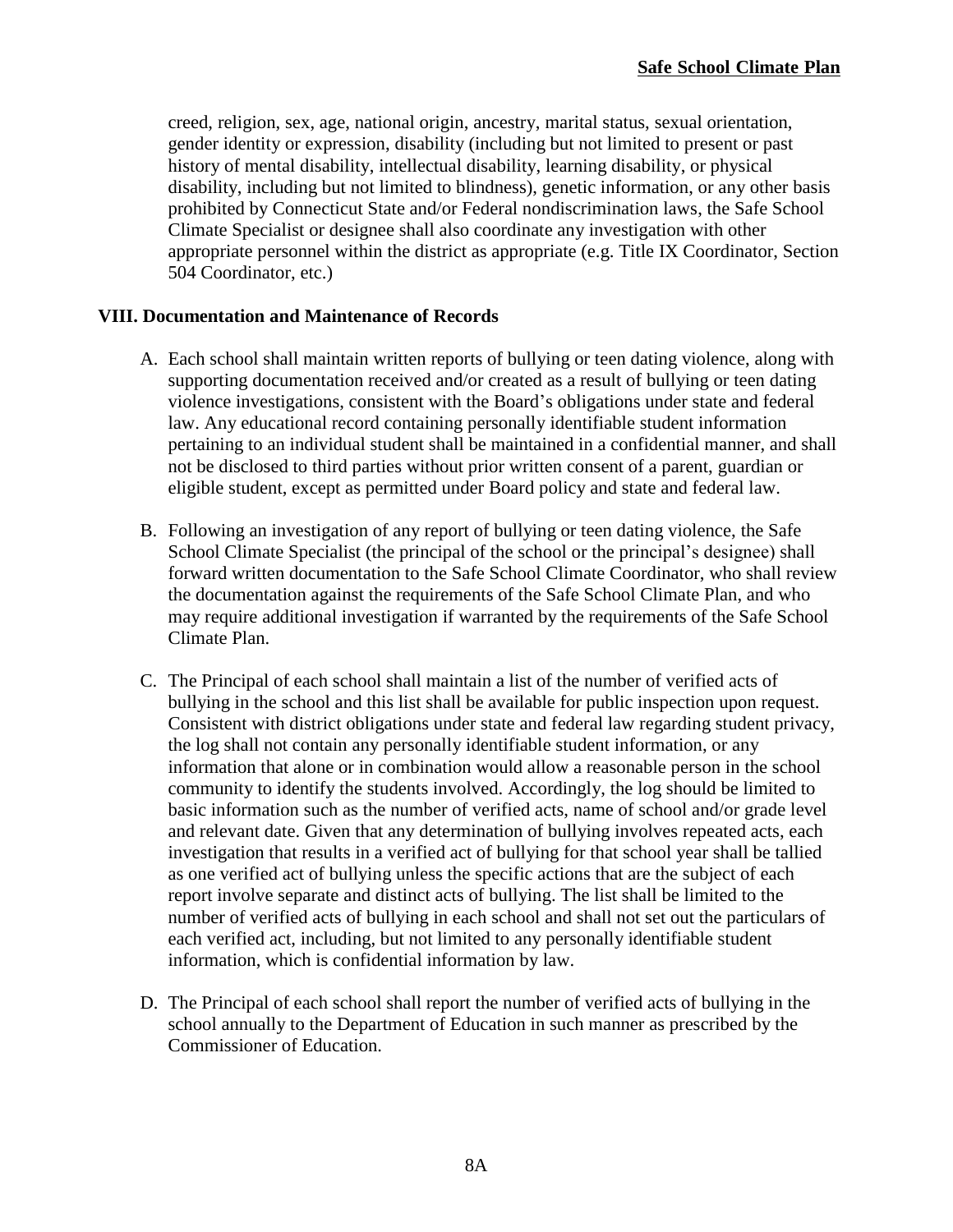E. The Principal of each school shall maintain a separate list of the number of verified acts of teen dating violence.

### **IX. Other Prevention and Intervention Strategies**

- A. Bullying or teen dating violence behavior can take many forms and can vary dramatically in the nature of the offense and the impact the behavior may have on the victim and other students. Accordingly, there is no one prescribed response to verified acts of bullying or teen dating violence. While conduct that rises to the level of "bullying or teen dating violence", as defined above, will generally warrant traditional disciplinary action against the perpetrator of such bullying or teen dating violence, whether and to what extent to impose disciplinary action (e.g., detention, in-school suspension, suspension or expulsion) is a matter for the professional discretion of the building principal (or responsible program administrator or his/her designee). No disciplinary action may be taken solely on the basis of an anonymous complaint. As discussed below, schools may also consider appropriate alternative to traditional disciplinary sanctions, including ageappropriate consequences and other restorative or remedial interventions.
- B. A specific written intervention plan shall be developed to address repeated incidents of bullying against a single individual or recurrently perpetrated bullying incidents by the same individual or to address an incident or incidents of teen dating violence against a student or students. This plan may include safety provisions, as described above, for students against whom acts of bullying or teen dating violence have been verified and may include other interventions such as counseling, discipline, and other appropriate remedial or restorative actions as determined by the responsible administrator.
- C. The following sets forth possible interventions which may also be utilized to enforce the Board's prohibition against bullying and teen dating violence:
	- 1. Non-disciplinary interventions
		- When verified acts of bullying or teen dating violence are identified early and/or when such verified acts of bullying or teen dating violence do not reasonably require a disciplinary response, students may be counseled as to the definition of bullying and teen dating violence, its prohibition, and the student's duty to avoid any conduct that could be considered bullying or teen dating violence. Students may also be subject to other forms of restorative discipline or remedial actions, appropriate to the age of the students and nature of the behavior.

If a complaint arises out of conflict between students or groups of students, peer or other forms of mediation may be considered. Special care, however, is warranted in referring such cases to peer mediation. A power imbalance may make the process intimidating for the victim and therefore inappropriate. In such cases, the victim should be given additional support. Aternatively, peer mediation may be deemed inappropriate to address the concern.

2. Disciplinary interventions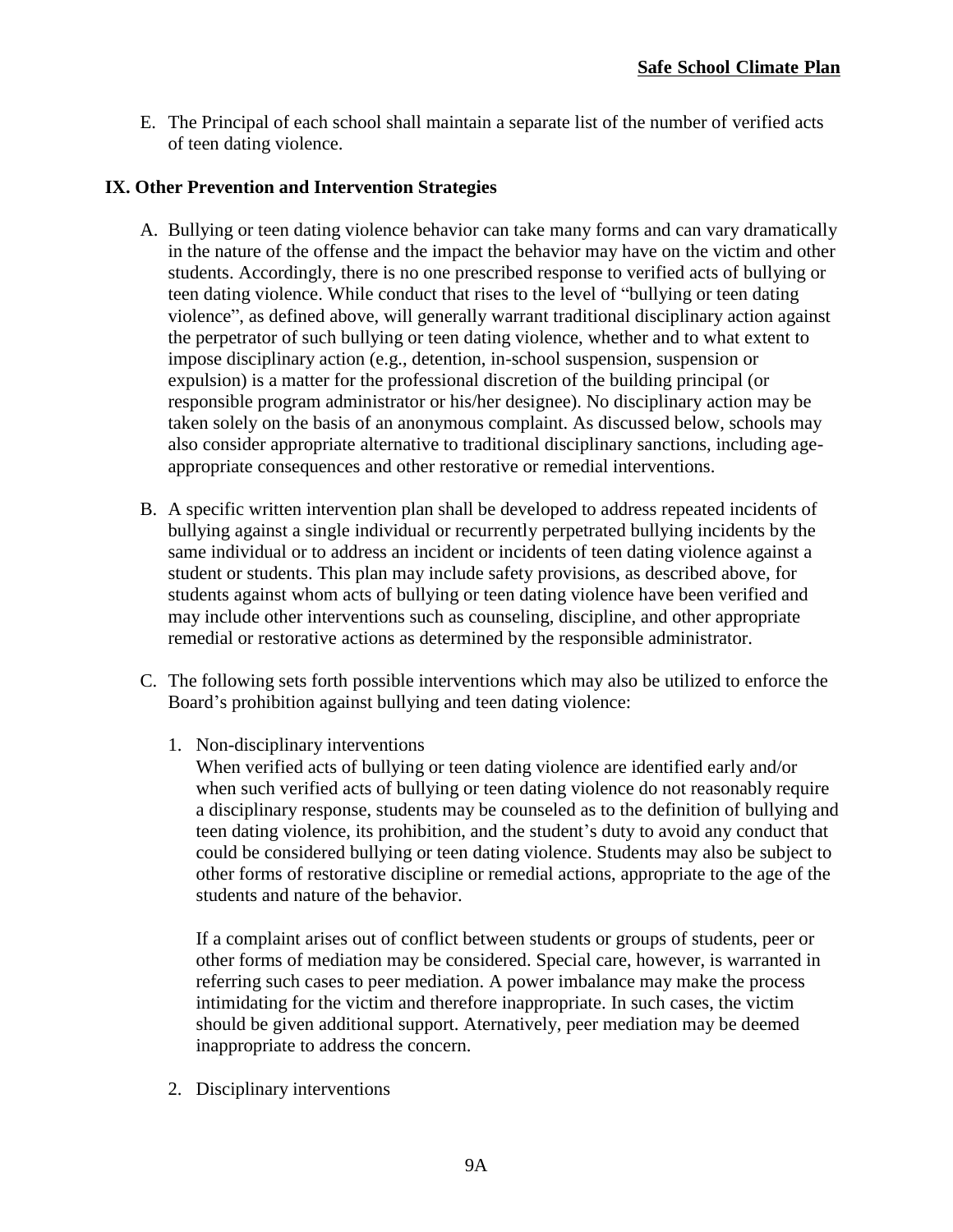When acts of bullying or teen dating violence are verified and a disciplinary response is warranted, students are subject to the full range of disciplinary consequences. Anonymous complaints, however, shall not be the basis for disciplinary action.

In-school suspension and suspension may be imposed only after informing the accused perpetrator of the reasons for the proposed suspension and giving him/her an opportunity to explain the situation, in accordance with the Board's Student Discipline policy.

Expulsion may be imposed only after a hearing before the Board of Education, a committee of the Board or an impartial hearing officer designated by the Board of Education in accordance with the Board's Standard of Conduct Policy, Policy Code 5131. This consequence shall normally be reserved for serious incidents of bullying or teen dating violence and/or when past interventions have not been successful in eliminating bullying or teen dating violence behavior.

- 3. The building principal (or other responsible program administrator) or his/her designee shall intervene in order to address incidents of bullying or teen dating violence against a single individual. Intervention strategies for a bullied student or a student subjected to teen dating violence may include the following:
	- a. Counseling;
	- b. Increased supervision and monitoring of student to observe and intervene in bullying or teen dating violence situations;
	- c. Encouragement of student to seek help when victimized or witnessing victimization;
	- d. Peer mediation or other forms of mediation, where appropriate;
	- e. Student Safety Support plan; and
	- f. Restitution and/or restorative interventions.
- 4. General Prevention and Intervention Strategies
	- In addition to the prompt investigation of complaints of bullying or teen dating violence and direct intervention when acts of bullying or teen dating violence are verified, other district actions may ameliorate potential problems with bullying or teen dating violence in school or at school-sponsored activities. While no specific action is required, and school needs for specific prevention and intervention strategies may vary from time to time, the following list of potential prevention and intervention strategies shall serve as a resource for administrators, teachers and other professional employees in each school. Such prevention and intervention strategies may include, but are not limited to:
		- a. School rules prohibiting bullying or teen dating violence, harassment and intimidation and establishing appropriate consequences for those who engage in such acts;
		- b. Adequate adult supervision of outdoor areas, hallways, the lunchroom and other specific areas where bullying or teen dating violence is likely to occur;
	- c. Inclusion of grade-appropriate bullying or teen dating violence education and prevention curricula in kindergarten through high school, which may include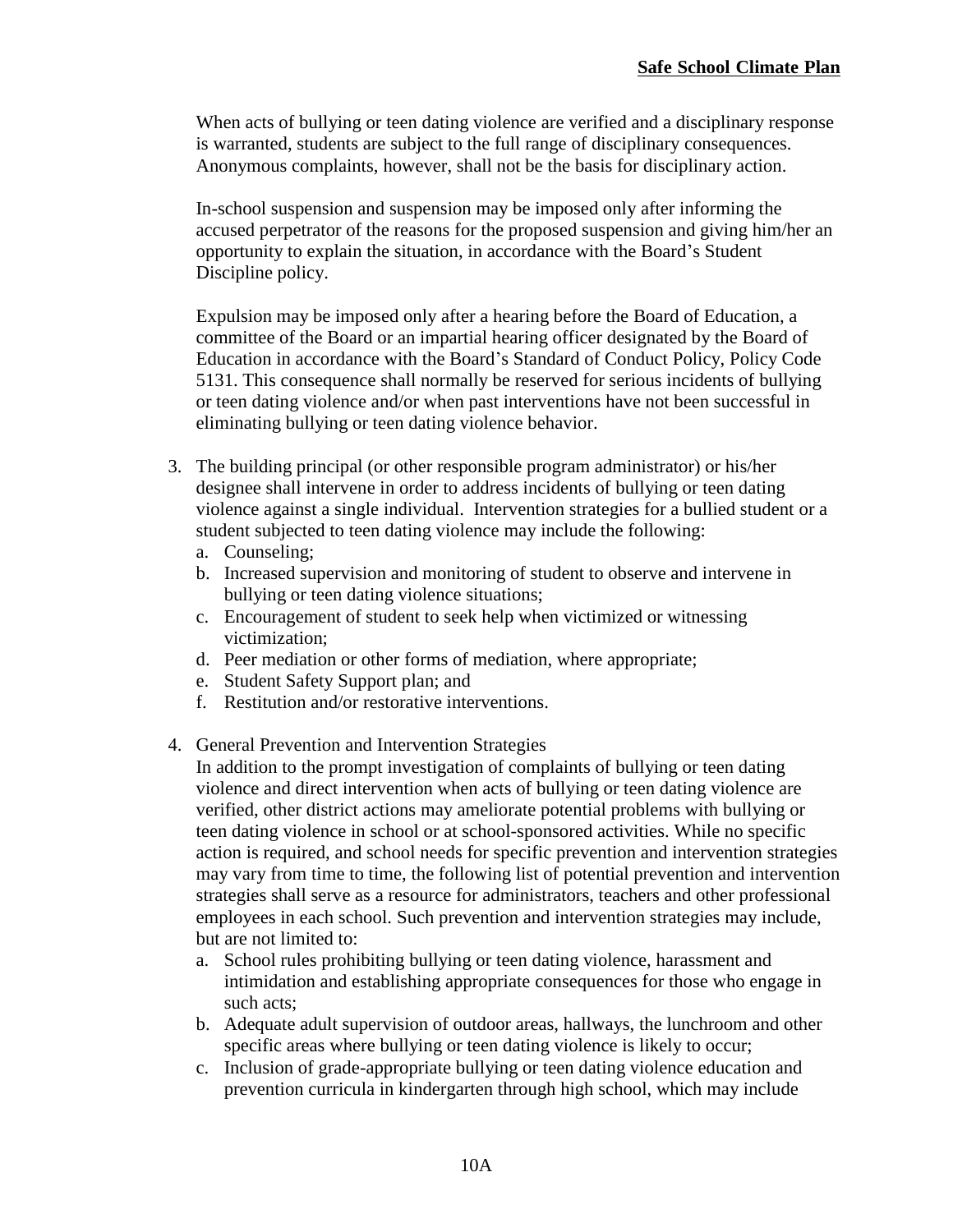instruction regarding building safe and positive school communities including developing healthy relationships and preventing dating violence as deemed appropriate for older students;

- d. Individual interventions with the perpetrator (student who commits bullying or teen dating violence), parents/guardians and school employees, and interventions with the bullied student or student subjected to teen dating violence (student to whom the act was directed), parents/guardians and school employees;
- e. School-wide training related to safe school climate, which training may include Title IX/Sexual harassment training, Section 504/ADA Training, cultural diversity/multicultural education or other training in federal and state civil rights legislation or other topics relevant to safe school climate;
- f. Student peer training, education and support;
- g. Promotion of parent involvement in bullying or teen dating violence prevention through individual or team participation in meetings, trainings and individual interventions;
- h. Implementation of a positive behavioral interventions and supports process or another evidence-based model approach for safe school climate or for the prevention of bullying or teen dating violence, including any such program identified by the Department of Education;
- i. Respectful responses to bullying or teen dating violence concerns raised by students, parents or staff;
- j. Planned professional development programs addressing prevention and intervention strategies, which training may include school violence prevention, conflict resolution and prevention of bullying or teen dating violence, with a focus in evidence based practices concerning same;
- k. Use of peers to help ameliorate the plight of victims and include them in group activities;
- l. Avoidance of sex-role stereotyping;
- m. Continuing awareness and involvement on the part of school employees and parents with regards to prevention and intervention strategies;
- n. Modeling by teachers of positive, respectful, and supportive behavior toward students;
- o. Creating a school atmosphere of team spirit and collaboration that promotes appropriate social behavior by students in support of others; and
- p. Employing classroom strategies that instruct students how to work together in a collaborative and supportive atmosphere.
- D. In addition to prevention and intervention strategies, administrators, teachers and other professional employees may find opportunities to educate students about bullying or teen dating violence and help eliminate bullying or teen dating violence through class discussions, counseling, and reinforcement of socially-appropriate behavior. Administrators, teachers and other professional employees should intervene promptly whenever they observe mean-spirited student conduct, even if such conduct does not meet the formal definition of "bullying or teen dating violence."

### **X. Annual Notice and Training**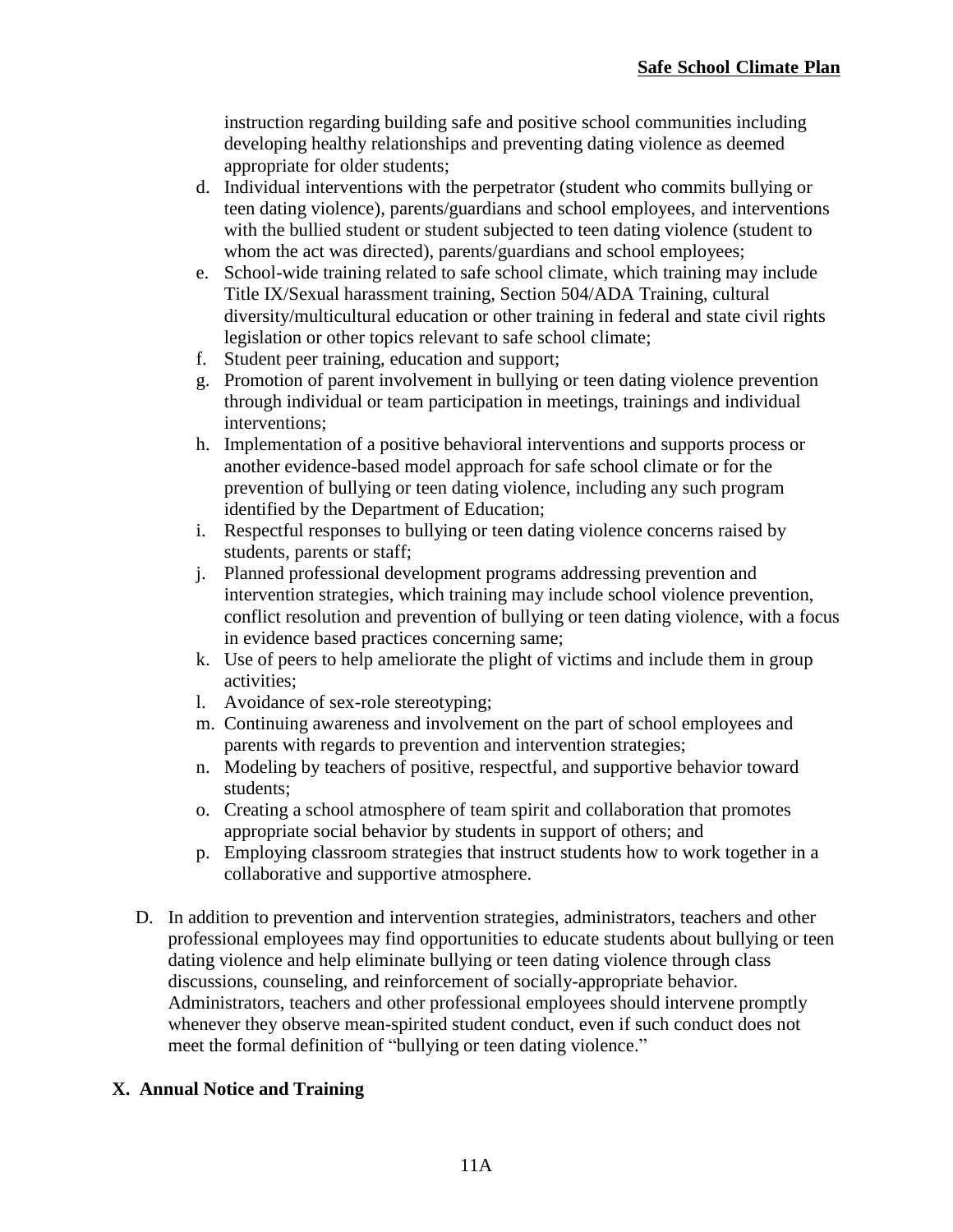- A. Students, and parents/guardians of students, shall be notified at the beginning of each school year of the process by which students may make reports, including anonymous reports, of bullying or teen dating violence.
- B. The Board shall provide for the inclusion of language in student codes of conduct concerning the prohibition of bullying or teen dating violence.
- C. At the beginning of each school year, each school shall provide all school employees with a written or electronic copy of the school district's Safe School Climate Plan and require that all school employees annually complete training on the identification, prevention and response to bullying or teen dating violence as required by law.

### **XI. School Climate Assessments**

On and after July 1, 2012, and biennially thereafter, the Board shall require each school in the district to complete an assessment using the school climate assessment instruments, including surveys, approved and disseminated by the Department of Education. The Board shall collect the school climate assessments for each school in the district and submit such assessments to the Department.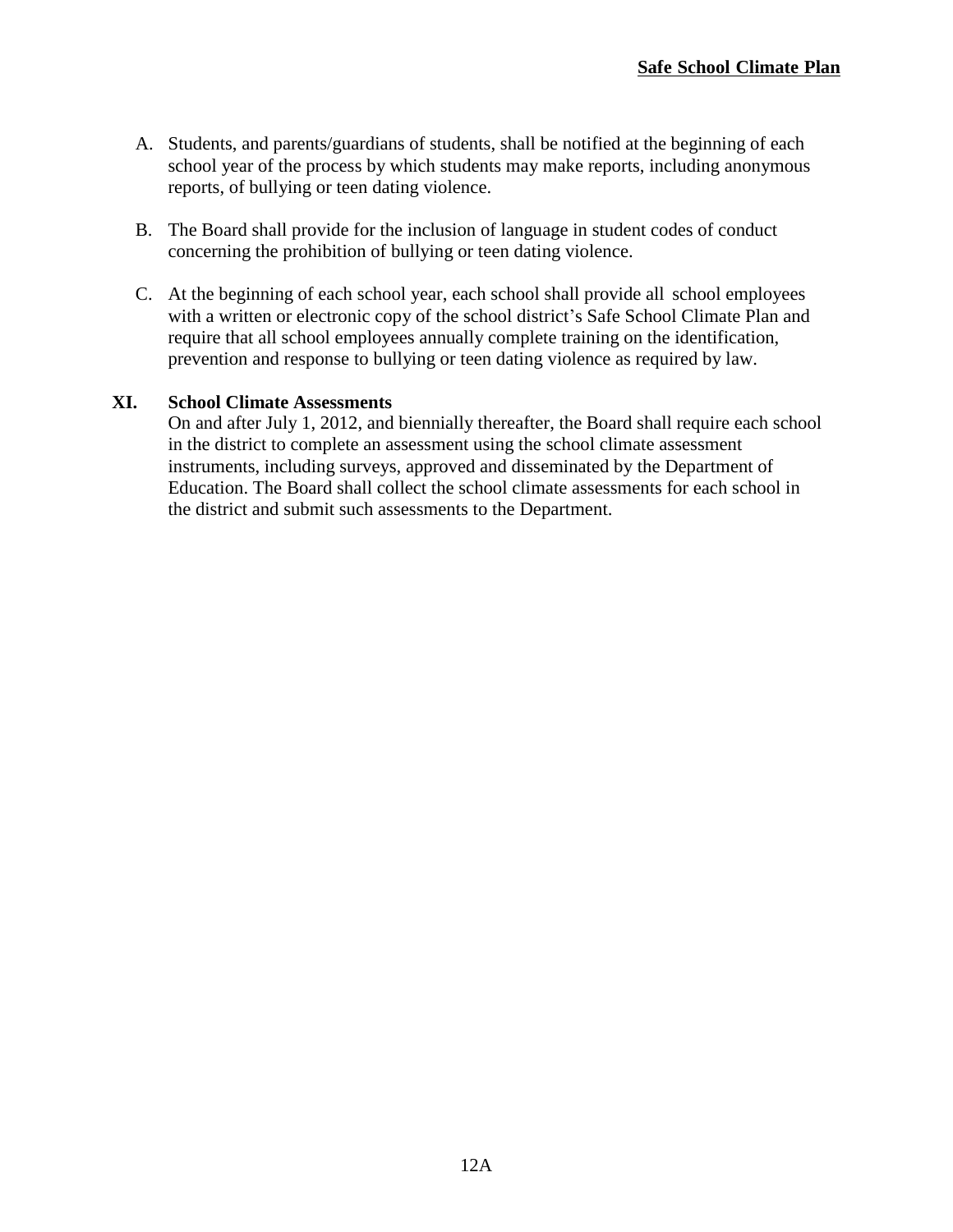### **Trumbull Public Schools REPORT OF ALLEGED BULLYING OR TEEN DATING VIOLENCE**

| Definitions of bullying, including cyberbullying, and teen dating violence are found in Board<br>Policy 5131.911.                                                                                              |  |  |
|----------------------------------------------------------------------------------------------------------------------------------------------------------------------------------------------------------------|--|--|
| There are three reporting options. Distinctions among these three options are described in<br>Board Policy 5131.911, Section VI.                                                                               |  |  |
| For a Formal Written Complaint, this box and answers to the questions that follow should be<br>completed by the individual making the complaint.                                                               |  |  |
|                                                                                                                                                                                                                |  |  |
| Evening: $\frac{1}{2}$                                                                                                                                                                                         |  |  |
|                                                                                                                                                                                                                |  |  |
| Please check appropriate box: $\Box$ Student $\Box$ Parent/Guardian $\Box$ Close Adult Relative $\Box$ Employee<br>For an Informal Oral Complaint, this box and answers to the questions that follow should be |  |  |
| completed by the individual documenting the complaint.                                                                                                                                                         |  |  |
|                                                                                                                                                                                                                |  |  |
| Evening: $\frac{1}{2}$                                                                                                                                                                                         |  |  |
|                                                                                                                                                                                                                |  |  |
| Please check appropriate box: $\Box$ Student $\Box$ Parent/Guardian $\Box$ Close Adult Relative $\Box$ Employee                                                                                                |  |  |
| For an Anonymous Complaint, this box and answers to the questions that follow should be<br>completed by the individual documenting the complaint.<br>Documentation of Anonymous Complaint? $\square$ Yes       |  |  |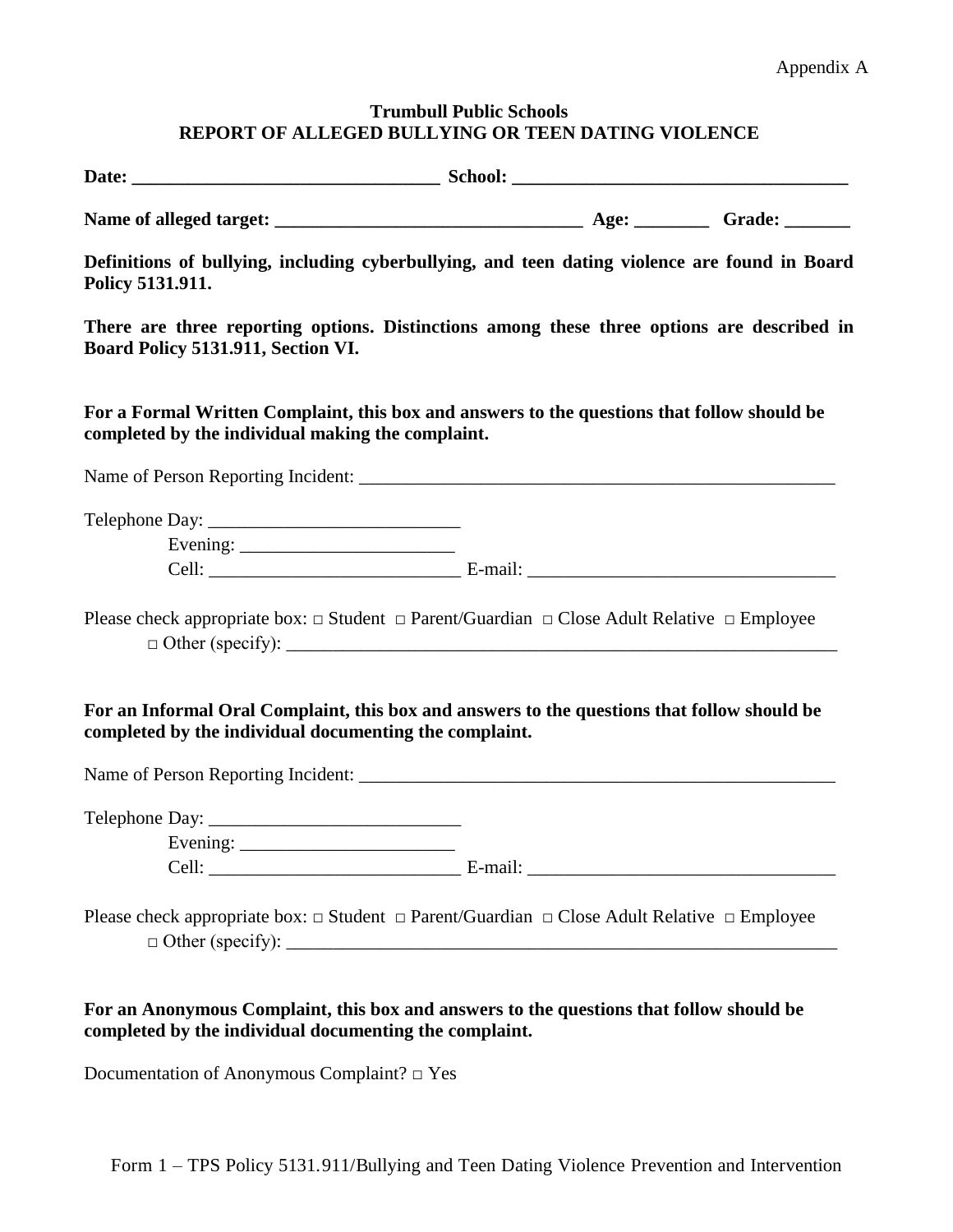|                                           | Is he/she a student |                 |           |        |
|-------------------------------------------|---------------------|-----------------|-----------|--------|
|                                           |                     | in the Trumbull |           | School |
| Name(s) of alleged offender(s) (if known) | Public Schools?     |                 | Grade/age |        |
|                                           | <b>YES</b>          | NO              |           |        |
|                                           |                     |                 |           |        |
|                                           |                     |                 |           |        |
|                                           |                     |                 |           |        |
|                                           |                     |                 |           |        |

## **Please answer the questions below, being as complete and specific as possible.**

2. On what dates(s) did the incident(s) happen?

|  |  | Month Day Year Month Day Year Month Day Year |
|--|--|----------------------------------------------|

3. Where did the incident(s) occur? (Check all that apply.)

- $\Box$  On school property  $\Box$  At a school-sponsored activity or event off school property
- $\Box$  On a school bus  $\Box$  On the way to/from school/school bus stop
- $\Box$  Off school grounds  $\Box$  Via electronic communication
- $\Box$  Other (specify):
- 4. Describe the nature of the complaint (being as specific as possible), and state how you became aware of the incident.

\_\_\_\_\_\_\_\_\_\_\_\_\_\_\_\_\_\_\_\_\_\_\_\_\_\_\_\_\_\_\_\_\_\_\_\_\_\_\_\_\_\_\_\_\_\_\_\_\_\_\_\_\_\_\_\_\_\_\_\_\_\_\_\_\_\_\_\_\_\_\_\_\_\_\_\_\_\_\_\_\_

\_\_\_\_\_\_\_\_\_\_\_\_\_\_\_\_\_\_\_\_\_\_\_\_\_\_\_\_\_\_\_\_\_\_\_\_\_\_\_\_\_\_\_\_\_\_\_\_\_\_\_\_\_\_\_\_\_\_\_\_\_\_\_\_\_\_\_\_\_\_\_\_\_\_\_\_\_\_\_\_\_

\_\_\_\_\_\_\_\_\_\_\_\_\_\_\_\_\_\_\_\_\_\_\_\_\_\_\_\_\_\_\_\_\_\_\_\_\_\_\_\_\_\_\_\_\_\_\_\_\_\_\_\_\_\_\_\_\_\_\_\_\_\_\_\_\_\_\_\_\_\_\_\_\_\_\_\_\_\_\_\_\_

\_\_\_\_\_\_\_\_\_\_\_\_\_\_\_\_\_\_\_\_\_\_\_\_\_\_\_\_\_\_\_\_\_\_\_\_\_\_\_\_\_\_\_\_\_\_\_\_\_\_\_\_\_\_\_\_\_\_\_\_\_\_\_\_\_\_\_\_\_\_\_\_\_\_\_\_\_\_\_\_\_

\_\_\_\_\_\_\_\_\_\_\_\_\_\_\_\_\_\_\_\_\_\_\_\_\_\_\_\_\_\_\_\_\_\_\_\_\_\_\_\_\_\_\_\_\_\_\_\_\_\_\_\_\_\_\_\_\_\_\_\_\_\_\_\_\_\_\_\_\_\_\_\_\_\_\_\_\_\_\_\_\_ (Attach additional pages if necessary.)

5. What do you believe was the reason for the conduct by the offender(s)? Do you believe it was based upon race, color, religious creed, religion, sex, age, national origin, ancestry, marital status, sexual orientation, gender identity or expression, disability (including but not limited to present or past history of mental disability, intellectual disability, learning disability, or physical disability, including but not limited to blindness), or genetic information of the target? Explain.

\_\_\_\_\_\_\_\_\_\_\_\_\_\_\_\_\_\_\_\_\_\_\_\_\_\_\_\_\_\_\_\_\_\_\_\_\_\_\_\_\_\_\_\_\_\_\_\_\_\_\_\_\_\_\_\_\_\_\_\_\_\_\_\_\_\_\_\_\_\_\_\_\_\_\_\_\_\_\_\_\_

\_\_\_\_\_\_\_\_\_\_\_\_\_\_\_\_\_\_\_\_\_\_\_\_\_\_\_\_\_\_\_\_\_\_\_\_\_\_\_\_\_\_\_\_\_\_\_\_\_\_\_\_\_\_\_\_\_\_\_\_\_\_\_\_\_\_\_\_\_\_\_\_\_\_\_\_\_\_\_\_\_

\_\_\_\_\_\_\_\_\_\_\_\_\_\_\_\_\_\_\_\_\_\_\_\_\_\_\_\_\_\_\_\_\_\_\_\_\_\_\_\_\_\_\_\_\_\_\_\_\_\_\_\_\_\_\_\_\_\_\_\_\_\_\_\_\_\_\_\_\_\_\_\_\_\_\_\_\_\_\_\_\_

\_\_\_\_\_\_\_\_\_\_\_\_\_\_\_\_\_\_\_\_\_\_\_\_\_\_\_\_\_\_\_\_\_\_\_\_\_\_\_\_\_\_\_\_\_\_\_\_\_\_\_\_\_\_\_\_\_\_\_\_\_\_\_\_\_\_\_\_\_\_\_\_\_\_\_\_\_\_\_\_\_

\_\_\_\_\_\_\_\_\_\_\_\_\_\_\_\_\_\_\_\_\_\_\_\_\_\_\_\_\_\_\_\_\_\_\_\_\_\_\_\_\_\_\_\_\_\_\_\_\_\_\_\_\_\_\_\_\_\_\_\_\_\_\_\_\_\_\_\_\_\_\_\_\_\_\_\_\_\_\_\_\_

(Attach additional pages if necessary.)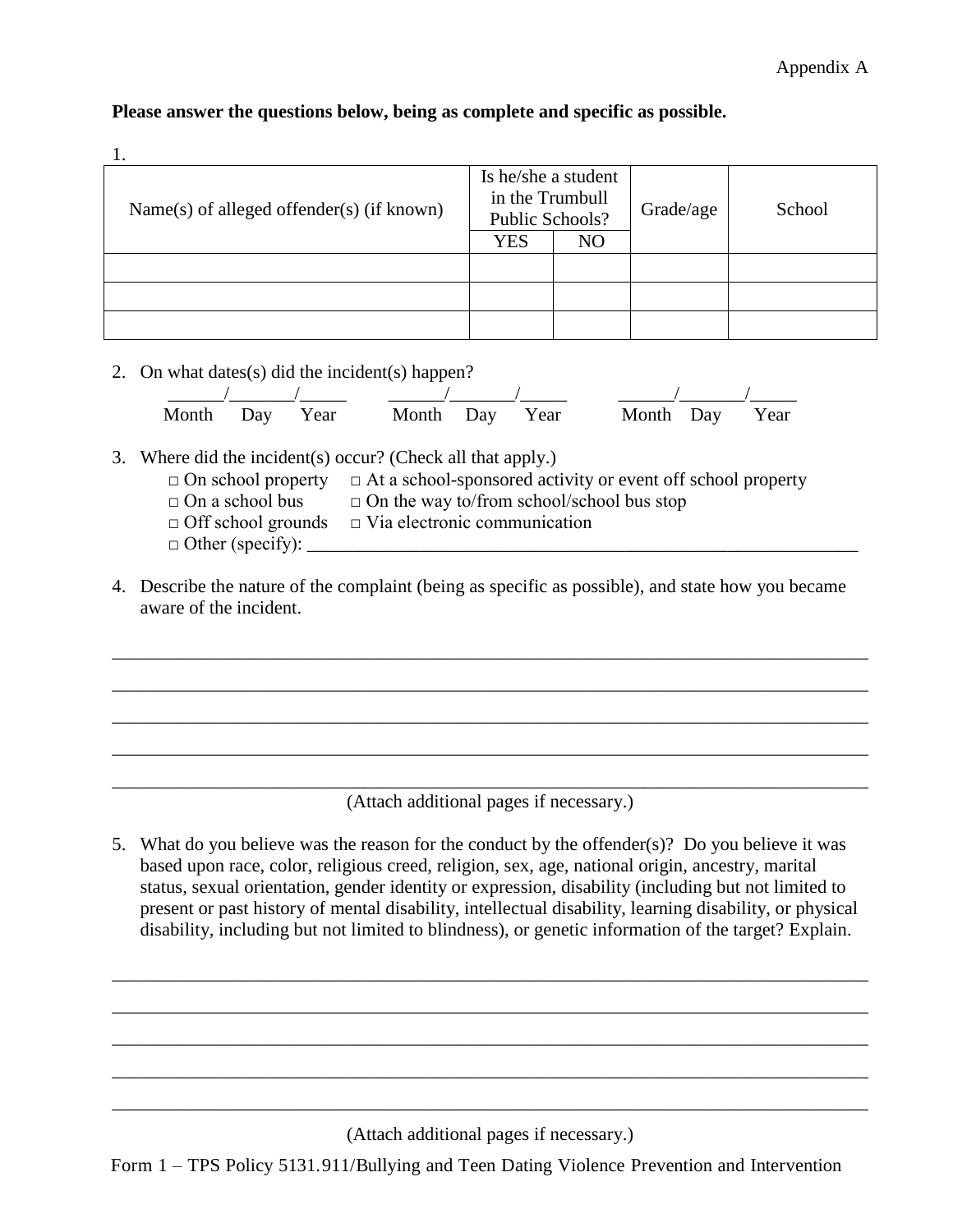- 6. Did a physical injury result from the incident(s)?  $\Box$  No  $\Box$  Yes If yes, nature of injury:  $\Box$
- 7. Was the target absent from school as a result of the incident(s)?  $\Box$  No  $\Box$  Yes If yes, how many days was the target absent from school as a result of the incident? Dates of absenteeism:
- 8. Did an emotional injury result from the incident(s)?
	- $\Box$  No
	- $\Box$  Yes, but psychological services have not been sought
	- $\square$  Yes, and psychological services have been sought

If yes, dates/location where services were sought: \_\_\_\_\_\_\_\_\_\_\_\_\_\_\_\_\_\_\_\_\_\_\_\_\_\_\_\_\_\_\_\_\_\_\_

9. Did any damage occur to the target's property?  $\Box$  No  $\Box$  Yes

If yes, nature of damage: \_\_\_\_\_\_\_\_\_\_\_\_\_\_\_\_\_\_\_\_\_\_\_\_\_\_\_\_\_\_\_\_\_\_\_\_\_\_\_\_\_\_\_\_\_\_\_\_\_\_\_\_\_\_\_\_\_

#### 10. State name(s) of any witnesses to the incident(s):

| Name/school/position (student, teacher,<br>parent, community member, etc.) | Contact information (if known) |
|----------------------------------------------------------------------------|--------------------------------|
|                                                                            |                                |
|                                                                            |                                |
|                                                                            |                                |

\_\_\_\_\_\_\_\_\_\_\_\_\_\_\_\_\_\_\_\_\_\_\_\_\_\_\_\_\_\_\_\_\_\_\_\_\_\_\_\_\_\_\_\_\_\_\_\_\_\_\_\_\_\_\_\_\_\_\_\_\_\_\_\_\_\_\_\_\_\_\_\_\_\_\_

11. Are you aware of any similar types of activities by the alleged offender(s) or by others against the target? If so, please describe the activity and when it occurred. Was a report made of these activities? If so, to whom and when?

\_\_\_\_\_\_\_\_\_\_\_\_\_\_\_\_\_\_\_\_\_\_\_\_\_\_\_\_\_\_\_\_\_\_\_\_\_\_\_\_\_\_\_\_\_\_\_\_\_\_\_\_\_\_\_\_\_\_\_\_\_\_\_\_\_\_\_\_\_\_\_\_\_\_\_\_\_\_\_\_\_

\_\_\_\_\_\_\_\_\_\_\_\_\_\_\_\_\_\_\_\_\_\_\_\_\_\_\_\_\_\_\_\_\_\_\_\_\_\_\_\_\_\_\_\_\_\_\_\_\_\_\_\_\_\_\_\_\_\_\_\_\_\_\_\_\_\_\_\_\_\_\_\_\_\_\_\_\_\_\_\_\_

\_\_\_\_\_\_\_\_\_\_\_\_\_\_\_\_\_\_\_\_\_\_\_\_\_\_\_\_\_\_\_\_\_\_\_\_\_\_\_\_\_\_\_\_\_\_\_\_\_\_\_\_\_\_\_\_\_\_\_\_\_\_\_\_\_\_\_\_\_\_\_\_\_\_\_\_\_\_\_\_\_

\_\_\_\_\_\_\_\_\_\_\_\_\_\_\_\_\_\_\_\_\_\_\_\_\_\_\_\_\_\_\_\_\_\_\_\_\_\_\_\_\_\_\_\_\_\_\_\_\_\_\_\_\_\_\_\_\_\_\_\_\_\_\_\_\_\_\_\_\_\_\_\_\_\_\_\_\_\_\_\_\_

\_\_\_\_\_\_\_\_\_\_\_\_\_\_\_\_\_\_\_\_\_\_\_\_\_\_\_\_\_\_\_\_\_\_\_\_\_\_\_\_\_\_\_\_\_\_\_\_\_\_\_\_\_\_\_\_\_\_\_\_\_\_\_\_\_\_\_\_\_\_\_\_\_\_\_\_\_\_\_\_\_ (Attach additional pages if necessary.)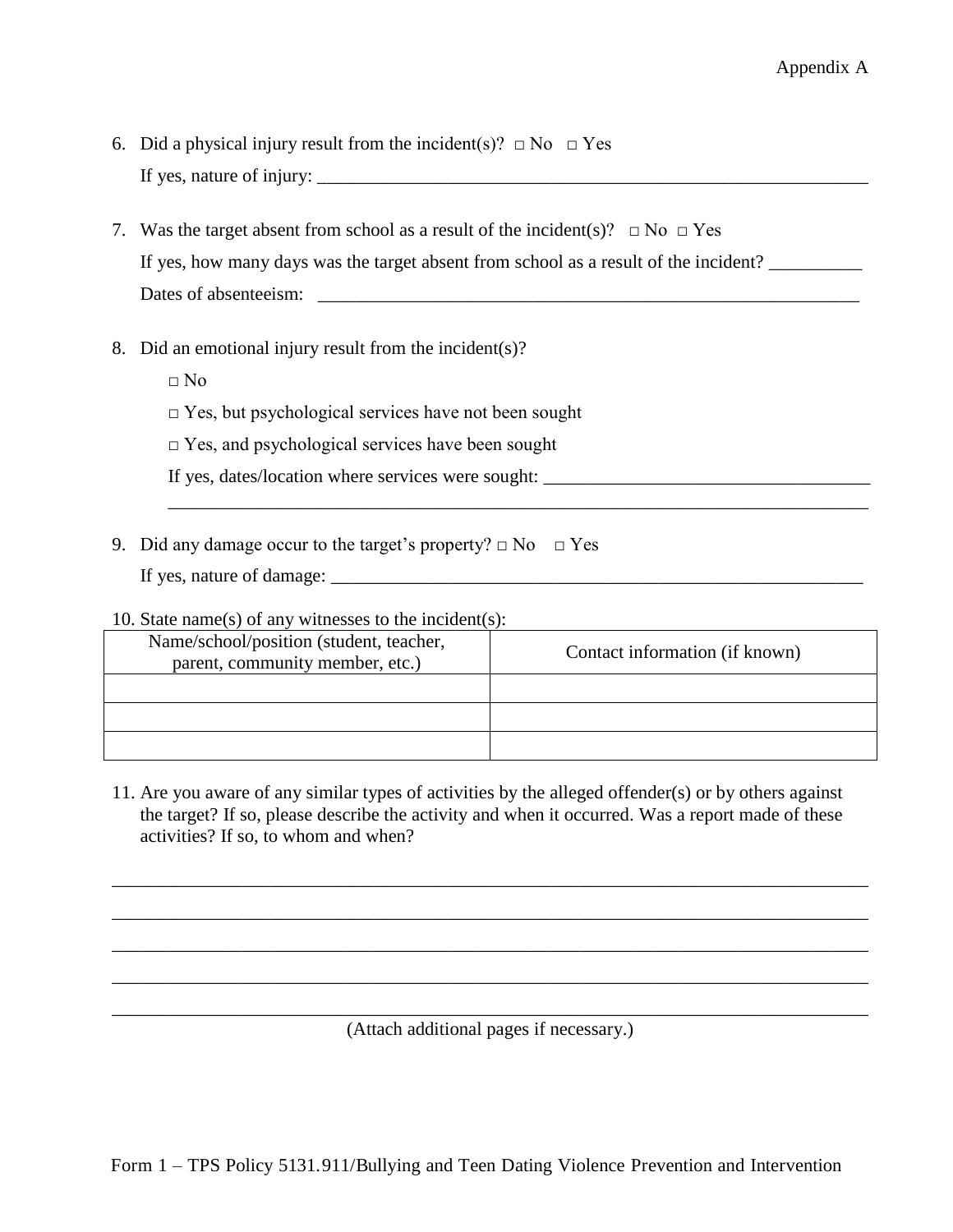12. If you have an opinion on how resolution of this alleged bullying and/or teen dating violence might be reached in the school setting, please describe below.

\_\_\_\_\_\_\_\_\_\_\_\_\_\_\_\_\_\_\_\_\_\_\_\_\_\_\_\_\_\_\_\_\_\_\_\_\_\_\_\_\_\_\_\_\_\_\_\_\_\_\_\_\_\_\_\_\_\_\_\_\_\_\_\_\_\_\_\_\_\_\_\_\_\_\_\_\_\_\_\_\_ (Attach additional pages if necessary.)

\_\_\_\_\_\_\_\_\_\_\_\_\_\_\_\_\_\_\_\_\_\_\_\_\_\_\_\_\_\_\_\_\_\_\_\_\_\_\_\_\_\_\_\_\_\_\_\_\_\_\_\_\_\_\_\_\_\_\_\_\_\_\_\_\_\_\_\_\_\_\_\_\_\_\_\_\_\_\_\_\_

\_\_\_\_\_\_\_\_\_\_\_\_\_\_\_\_\_\_\_\_\_\_\_\_\_\_\_\_\_\_\_\_\_\_\_\_\_\_\_\_\_\_\_\_\_\_\_\_\_\_\_\_\_\_\_\_\_\_\_\_\_\_\_\_\_\_\_\_\_\_\_\_\_\_\_\_\_\_\_\_\_

\_\_\_\_\_\_\_\_\_\_\_\_\_\_\_\_\_\_\_\_\_\_\_\_\_\_\_\_\_\_\_\_\_\_\_\_\_\_\_\_\_\_\_\_\_\_\_\_\_\_\_\_\_\_\_\_\_\_\_\_\_\_\_\_\_\_\_\_\_\_\_\_\_\_\_\_\_\_\_\_\_

\_\_\_\_\_\_\_\_\_\_\_\_\_\_\_\_\_\_\_\_\_\_\_\_\_\_\_\_\_\_\_\_\_\_\_\_\_\_\_\_\_\_\_\_\_\_\_\_\_\_\_\_\_\_\_\_\_\_\_\_\_\_\_\_\_\_\_\_\_\_\_\_\_\_\_\_\_\_\_\_\_

\_\_\_\_\_\_\_\_\_\_\_\_\_\_\_\_\_\_\_\_\_\_\_\_\_\_\_\_\_\_\_\_\_\_\_\_\_\_\_\_\_\_\_\_\_\_\_\_\_\_\_\_\_\_\_\_\_\_\_\_\_\_\_\_\_\_\_\_\_\_\_\_\_\_\_\_\_\_\_\_\_

\_\_\_\_\_\_\_\_\_\_\_\_\_\_\_\_\_\_\_\_\_\_\_\_\_\_\_\_\_\_\_\_\_\_\_\_\_\_\_\_\_\_\_\_\_\_\_\_\_\_\_\_\_\_\_\_\_\_\_\_\_\_\_\_\_\_\_\_\_\_\_\_\_\_\_\_\_\_\_\_\_

13. Is there any additional information you would like to provide?

\_\_\_\_\_\_\_\_\_\_\_\_\_\_\_\_\_\_\_\_\_\_\_\_\_\_\_\_\_\_\_\_\_\_\_\_\_\_\_\_\_\_\_\_\_\_\_\_\_\_\_\_\_\_\_\_\_\_\_\_\_\_\_\_\_\_\_\_\_\_\_\_\_\_\_\_\_\_\_\_\_ (Attach additional pages if necessary.)

**Attach any relevant documentation (e.g., medical documents, photos, posts, videos, e-mails, text messages, former reports, etc.)** 

#### **Signature of Reporter**

I certify that the above information and events are accurate and complete to the best of my knowledge.

| Signature of Reporter | Date Submitted |
|-----------------------|----------------|
|-----------------------|----------------|

\_\_\_\_\_\_\_\_\_\_\_\_\_\_\_\_\_\_\_\_\_\_\_\_\_\_\_\_\_\_\_\_\_\_\_\_\_\_\_\_\_\_\_\_\_\_\_\_\_\_\_\_\_\_\_\_\_\_\_\_\_\_\_\_\_\_\_\_\_\_\_\_\_\_\_\_\_\_\_\_\_

\_\_\_\_\_\_\_\_\_\_\_\_\_\_\_\_\_\_\_\_\_\_\_\_\_\_\_\_\_\_\_\_\_\_\_\_\_\_\_\_\_\_\_\_\_\_\_\_\_\_\_\_\_\_\_\_\_\_\_\_\_\_\_\_\_\_\_\_\_\_\_\_\_\_\_\_\_\_\_\_\_

\_\_\_\_\_\_\_\_\_\_\_\_\_\_\_\_\_\_\_\_\_\_\_\_\_\_\_\_\_\_\_\_\_\_\_\_\_\_\_\_\_\_\_\_\_\_\_\_\_\_\_\_\_\_\_\_\_\_\_\_\_\_\_\_\_\_\_\_\_\_\_\_\_\_\_\_\_\_\_\_\_

### **Name & Signature of Signature of Staff Member Receiving & Reviewing Complaint**

Printed Name & Title

Signature Date Received & Reviewed

**Note: If the complaint suggests that the alleged incident(s) was(were) based upon the membership of the target in a protected class (such as race, color, religious creed, religion, sex, age, national origin, ancestry, marital status, sexual orientation, gender identity or expression, disability (including but not limited to present or past history of mental disability, intellectual disability, learning disability, or physical disability, including but not limited to blindness), or genetic information of the target), investigation of this complaint shall be coordinated with other appropriate personnel within the district (e.g., Title IX Coordinator, Section 504 Coordinator, etc). See Board Policy 5131.911, Section VIIG.** 

If applicable, referred to: \_\_\_\_\_\_\_\_\_\_\_\_\_\_\_\_\_\_\_\_\_\_\_\_\_\_\_\_\_\_\_\_\_\_\_\_\_\_\_\_\_\_\_\_\_\_\_\_\_\_\_\_\_\_\_\_\_\_\_\_

Date of referral: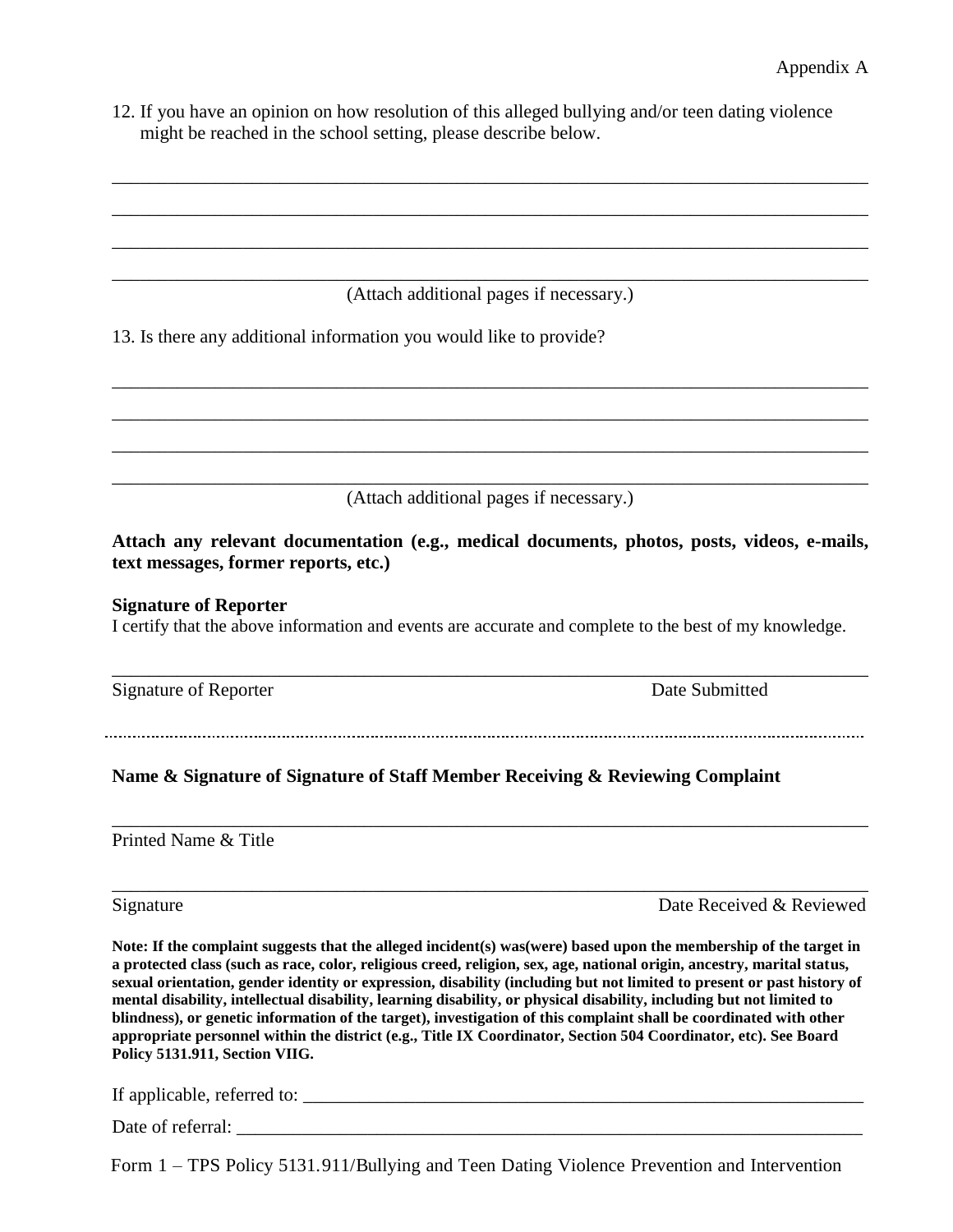### **Trumbull Public Schools DOCUMENTATION OF REPORT AND INVESTIGATION OF ALLEGED BULLYING AND/OR TEEN DATING VIOLENCE**

| $\Box$ Formal Written Complaint $\Box$ Informal Oral Complaint $\Box$ Anonymous Complaint                                                                                                                                                                                                                                                                                                                      |                                                                                                                                                                                  |                                                                         |                |           |        |
|----------------------------------------------------------------------------------------------------------------------------------------------------------------------------------------------------------------------------------------------------------------------------------------------------------------------------------------------------------------------------------------------------------------|----------------------------------------------------------------------------------------------------------------------------------------------------------------------------------|-------------------------------------------------------------------------|----------------|-----------|--------|
|                                                                                                                                                                                                                                                                                                                                                                                                                |                                                                                                                                                                                  |                                                                         |                |           |        |
|                                                                                                                                                                                                                                                                                                                                                                                                                | $\Box$ Regular Education $\Box$ Special Education $\Box$ 504                                                                                                                     |                                                                         |                |           |        |
| $\bullet$                                                                                                                                                                                                                                                                                                                                                                                                      | Use separate form for each involved student.                                                                                                                                     |                                                                         |                |           |        |
| 2. Name of complainant & relationship to target _________________________________                                                                                                                                                                                                                                                                                                                              |                                                                                                                                                                                  |                                                                         |                |           |        |
| The parent(s)/guardian(s) of the student(s) alleged to have committed an act of bullying and/or<br>teen dating violence, as well as the parent(s)/guardian(s) of the student alleged to have been<br>bulled and/or subjected to teen dating violence, must receive prompt notice that an investigation<br>has commenced. See Board Policy 5131.911, Section VIIA.                                              |                                                                                                                                                                                  |                                                                         |                |           |        |
|                                                                                                                                                                                                                                                                                                                                                                                                                | Date, time, $\&$ method of contact with parent(s)/guardian(s) of student alleged to have<br>been bullied and/or subjected to teen dating violence: __________________________    |                                                                         |                |           |        |
|                                                                                                                                                                                                                                                                                                                                                                                                                | Date, time, $\&$ method of contact with parent(s)/guardian(s) of student(s) alleged to have<br>committed an act of bullying and/or teen dating violence: _______________________ |                                                                         |                |           |        |
| Have the parent(s)/guardian(s) of the student alleged to have been bullied and/or subjected to<br>teen dating violence given written permission for the District to disclose the child's name, and<br>other relevant information, in connection with the investigation? See Board Policy 5131.911,<br>Section VIE, and Appendix C, Form 3. Attach Appendix C, Form 3, if completed.<br>$\Box$ No<br>$\Box$ Yes |                                                                                                                                                                                  |                                                                         |                |           |        |
| 3.<br>Name(s) of alleged offender(s) (if known)                                                                                                                                                                                                                                                                                                                                                                |                                                                                                                                                                                  | Is he/she a student<br>in the Trumbull<br>Public Schools?<br><b>YES</b> | N <sub>O</sub> | Grade/age | School |
|                                                                                                                                                                                                                                                                                                                                                                                                                |                                                                                                                                                                                  |                                                                         |                |           |        |
|                                                                                                                                                                                                                                                                                                                                                                                                                |                                                                                                                                                                                  |                                                                         |                |           |        |
|                                                                                                                                                                                                                                                                                                                                                                                                                |                                                                                                                                                                                  |                                                                         |                |           |        |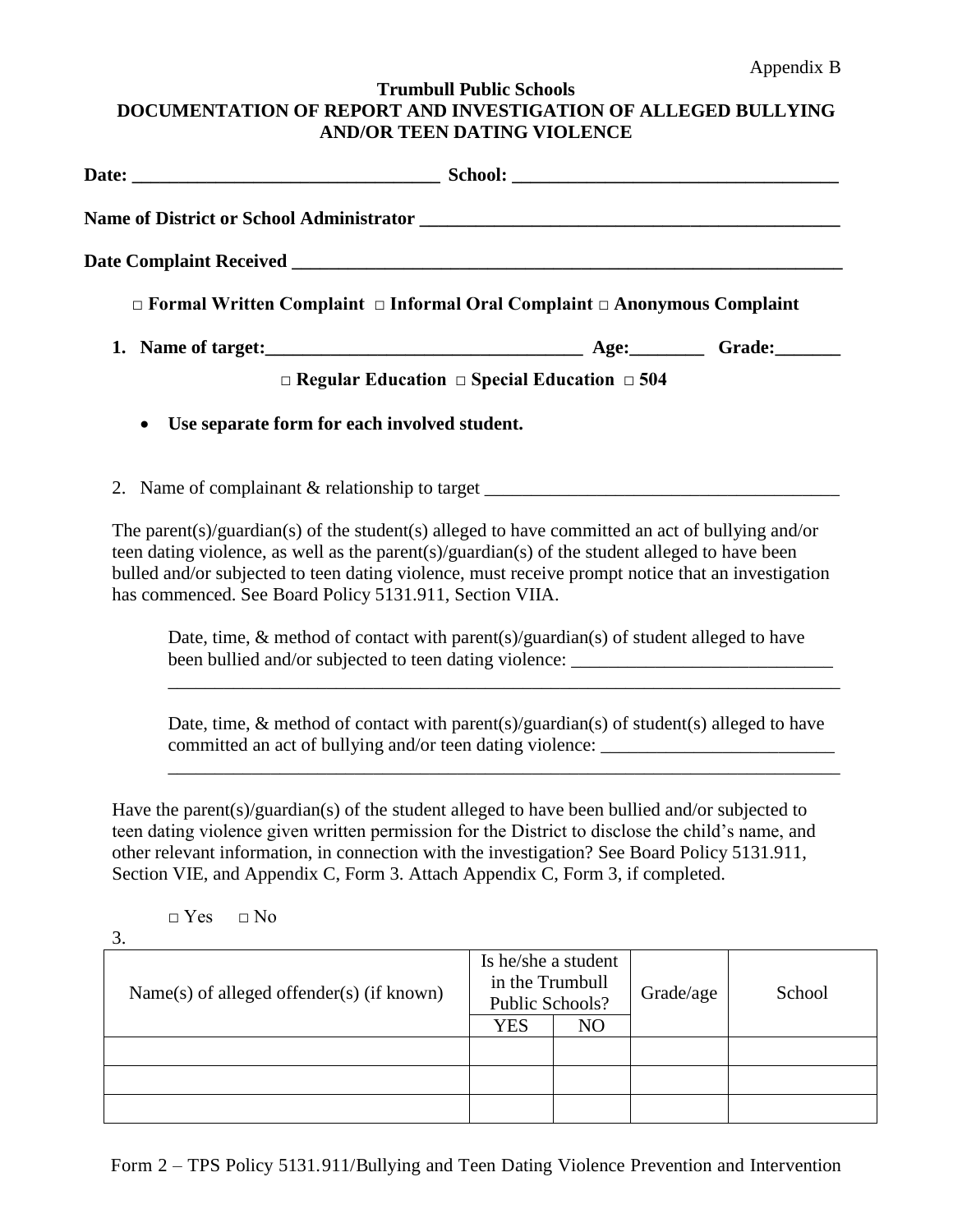4. On what dates(s) did the incident(s) happen?

|  |  |  | Month Day Year Month Day Year Month Day Year |  |
|--|--|--|----------------------------------------------|--|

- 5. Where did the incident(s) occur? (Check all that apply.) □ On school property □ At a school-sponsored activity or event off school property  $\Box$  On a school bus  $\Box$  On the way to/from school/school bus stop  $\Box$  Off school grounds  $\Box$  Via electronic communication  $\Box$  Other (specify):  $\_\_$
- 6. Summarize the complaint.

\_\_\_\_\_\_\_\_\_\_\_\_\_\_\_\_\_\_\_\_\_\_\_\_\_\_\_\_\_\_\_\_\_\_\_\_\_\_\_\_\_\_\_\_\_\_\_\_\_\_\_\_\_\_\_\_\_\_\_\_\_\_\_\_\_\_\_\_\_\_\_\_\_\_\_\_\_\_ (Attach additional pages if necessary, and attach written complaint.)

\_\_\_\_\_\_\_\_\_\_\_\_\_\_\_\_\_\_\_\_\_\_\_\_\_\_\_\_\_\_\_\_\_\_\_\_\_\_\_\_\_\_\_\_\_\_\_\_\_\_\_\_\_\_\_\_\_\_\_\_\_\_\_\_\_\_\_\_\_\_\_\_\_\_\_\_\_\_

\_\_\_\_\_\_\_\_\_\_\_\_\_\_\_\_\_\_\_\_\_\_\_\_\_\_\_\_\_\_\_\_\_\_\_\_\_\_\_\_\_\_\_\_\_\_\_\_\_\_\_\_\_\_\_\_\_\_\_\_\_\_\_\_\_\_\_\_\_\_\_\_\_\_\_\_\_\_

\_\_\_\_\_\_\_\_\_\_\_\_\_\_\_\_\_\_\_\_\_\_\_\_\_\_\_\_\_\_\_\_\_\_\_\_\_\_\_\_\_\_\_\_\_\_\_\_\_\_\_\_\_\_\_\_\_\_\_\_\_\_\_\_\_\_\_\_\_\_\_\_\_\_\_\_\_\_

7. State name(s) of any witnesses to the incident(s):

| Name/school/position (student, teacher,<br>parent, community member, etc.) | Contact information (if known) |
|----------------------------------------------------------------------------|--------------------------------|
|                                                                            |                                |
|                                                                            |                                |
|                                                                            |                                |

8. List the date(s) the target was interviewed, by whom, when, and where.

(Attach additional pages if necessary.)

\_\_\_\_\_\_\_\_\_\_\_\_\_\_\_\_\_\_\_\_\_\_\_\_\_\_\_\_\_\_\_\_\_\_\_\_\_\_\_\_\_\_\_\_\_\_\_\_\_\_\_\_\_\_\_\_\_\_\_\_\_\_\_\_\_\_\_\_\_\_\_\_\_\_\_\_\_\_

\_\_\_\_\_\_\_\_\_\_\_\_\_\_\_\_\_\_\_\_\_\_\_\_\_\_\_\_\_\_\_\_\_\_\_\_\_\_\_\_\_\_\_\_\_\_\_\_\_\_\_\_\_\_\_\_\_\_\_\_\_\_\_\_\_\_\_\_\_\_\_\_\_\_\_\_\_\_

\_\_\_\_\_\_\_\_\_\_\_\_\_\_\_\_\_\_\_\_\_\_\_\_\_\_\_\_\_\_\_\_\_\_\_\_\_\_\_\_\_\_\_\_\_\_\_\_\_\_\_\_\_\_\_\_\_\_\_\_\_\_\_\_\_\_\_\_\_\_\_\_\_\_\_\_\_\_

Did he/she provide a statement?  $\Box$  Yes  $\Box$  No

If yes:  $\Box$  Oral  $\Box$  Written. If written statement, attach the statement.

Was he/she asked to provide the names of any witnesses?  $\Box$  Yes  $\Box$  No

If witness names were provided, list names.

(Attach additional pages if necessary.)

Form 2 – TPS Policy 5131.911/Bullying and Teen Dating Violence Prevention and Intervention

\_\_\_\_\_\_\_\_\_\_\_\_\_\_\_\_\_\_\_\_\_\_\_\_\_\_\_\_\_\_\_\_\_\_\_\_\_\_\_\_\_\_\_\_\_\_\_\_\_\_\_\_\_\_\_\_\_\_\_\_\_\_\_\_\_\_\_\_\_\_\_\_\_\_\_\_\_\_

\_\_\_\_\_\_\_\_\_\_\_\_\_\_\_\_\_\_\_\_\_\_\_\_\_\_\_\_\_\_\_\_\_\_\_\_\_\_\_\_\_\_\_\_\_\_\_\_\_\_\_\_\_\_\_\_\_\_\_\_\_\_\_\_\_\_\_\_\_\_\_\_\_\_\_\_\_\_

\_\_\_\_\_\_\_\_\_\_\_\_\_\_\_\_\_\_\_\_\_\_\_\_\_\_\_\_\_\_\_\_\_\_\_\_\_\_\_\_\_\_\_\_\_\_\_\_\_\_\_\_\_\_\_\_\_\_\_\_\_\_\_\_\_\_\_\_\_\_\_\_\_\_\_\_\_\_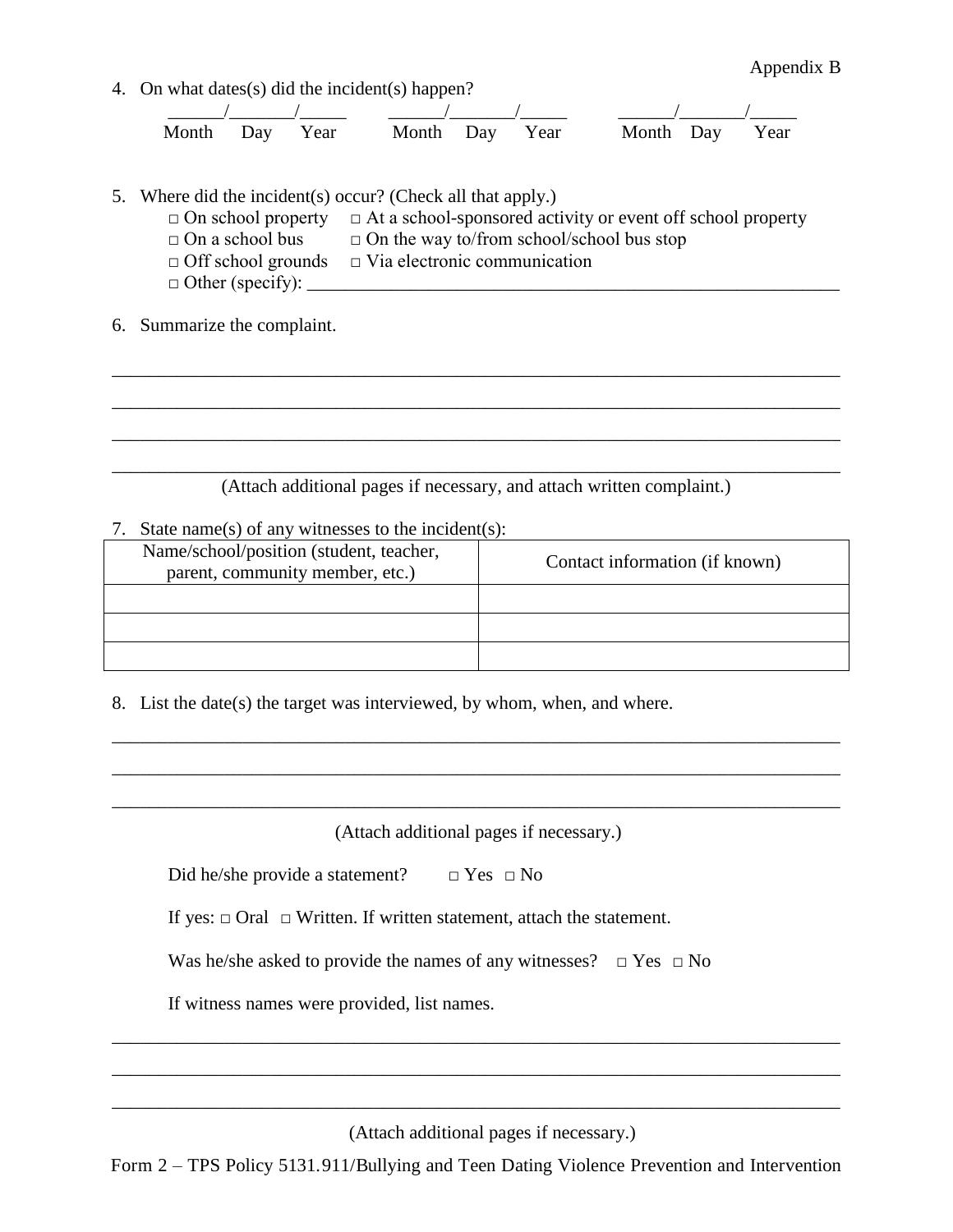9. List the date(s) the offender was interviewed, by whom, when, and where. Answer separately for multiple offenders.

\_\_\_\_\_\_\_\_\_\_\_\_\_\_\_\_\_\_\_\_\_\_\_\_\_\_\_\_\_\_\_\_\_\_\_\_\_\_\_\_\_\_\_\_\_\_\_\_\_\_\_\_\_\_\_\_\_\_\_\_\_\_\_\_\_\_\_\_\_\_\_\_\_\_\_\_\_\_

\_\_\_\_\_\_\_\_\_\_\_\_\_\_\_\_\_\_\_\_\_\_\_\_\_\_\_\_\_\_\_\_\_\_\_\_\_\_\_\_\_\_\_\_\_\_\_\_\_\_\_\_\_\_\_\_\_\_\_\_\_\_\_\_\_\_\_\_\_\_\_\_\_\_\_\_\_\_

\_\_\_\_\_\_\_\_\_\_\_\_\_\_\_\_\_\_\_\_\_\_\_\_\_\_\_\_\_\_\_\_\_\_\_\_\_\_\_\_\_\_\_\_\_\_\_\_\_\_\_\_\_\_\_\_\_\_\_\_\_\_\_\_\_\_\_\_\_\_\_\_\_\_\_\_\_\_

|  |  |  |  | (Attach additional pages if necessary.) |
|--|--|--|--|-----------------------------------------|
|--|--|--|--|-----------------------------------------|

| Did he/she provide a statement? |  |  | $\Box$ Yes $\Box$ No |
|---------------------------------|--|--|----------------------|
|                                 |  |  |                      |

If yes:  $\Box$  Oral  $\Box$  Written. If written statement, attach the statement.

|  | Was he/she asked to provide the names of any witnesses? $\Box$ Yes $\Box$ No |  |  |  |
|--|------------------------------------------------------------------------------|--|--|--|
|--|------------------------------------------------------------------------------|--|--|--|

If witness names were provided, list names.

(Attach additional pages if necessary.)

\_\_\_\_\_\_\_\_\_\_\_\_\_\_\_\_\_\_\_\_\_\_\_\_\_\_\_\_\_\_\_\_\_\_\_\_\_\_\_\_\_\_\_\_\_\_\_\_\_\_\_\_\_\_\_\_\_\_\_\_\_\_\_\_\_\_\_\_\_\_\_\_\_\_\_\_\_\_

\_\_\_\_\_\_\_\_\_\_\_\_\_\_\_\_\_\_\_\_\_\_\_\_\_\_\_\_\_\_\_\_\_\_\_\_\_\_\_\_\_\_\_\_\_\_\_\_\_\_\_\_\_\_\_\_\_\_\_\_\_\_\_\_\_\_\_\_\_\_\_\_\_\_\_\_\_\_

\_\_\_\_\_\_\_\_\_\_\_\_\_\_\_\_\_\_\_\_\_\_\_\_\_\_\_\_\_\_\_\_\_\_\_\_\_\_\_\_\_\_\_\_\_\_\_\_\_\_\_\_\_\_\_\_\_\_\_\_\_\_\_\_\_\_\_\_\_\_\_\_\_\_\_\_\_\_

10. List names of all individuals who were interviewed:

| Name(s) of individuals/witnesses interviewed | <b>Written Statement</b><br>Provided? |    | Relationship to target, or<br>school/position |
|----------------------------------------------|---------------------------------------|----|-----------------------------------------------|
|                                              | <b>YES</b>                            | NO |                                               |
|                                              |                                       |    |                                               |
|                                              |                                       |    |                                               |
|                                              |                                       |    |                                               |

11. List and describe all documentation considered as part of the investigation (e.g., bus referrals/reports, student records, student attendance records, medical records, nurse referrals, disciplinary referrals, police reports, photographs, surveillance tapes, e-mails, text messages, postings, other physical evidence). Attach copies whenever possible.

\_\_\_\_\_\_\_\_\_\_\_\_\_\_\_\_\_\_\_\_\_\_\_\_\_\_\_\_\_\_\_\_\_\_\_\_\_\_\_\_\_\_\_\_\_\_\_\_\_\_\_\_\_\_\_\_\_\_\_\_\_\_\_\_\_\_\_\_\_\_\_\_\_\_\_\_\_\_

\_\_\_\_\_\_\_\_\_\_\_\_\_\_\_\_\_\_\_\_\_\_\_\_\_\_\_\_\_\_\_\_\_\_\_\_\_\_\_\_\_\_\_\_\_\_\_\_\_\_\_\_\_\_\_\_\_\_\_\_\_\_\_\_\_\_\_\_\_\_\_\_\_\_\_\_\_\_

\_\_\_\_\_\_\_\_\_\_\_\_\_\_\_\_\_\_\_\_\_\_\_\_\_\_\_\_\_\_\_\_\_\_\_\_\_\_\_\_\_\_\_\_\_\_\_\_\_\_\_\_\_\_\_\_\_\_\_\_\_\_\_\_\_\_\_\_\_\_\_\_\_\_\_\_\_\_

\_\_\_\_\_\_\_\_\_\_\_\_\_\_\_\_\_\_\_\_\_\_\_\_\_\_\_\_\_\_\_\_\_\_\_\_\_\_\_\_\_\_\_\_\_\_\_\_\_\_\_\_\_\_\_\_\_\_\_\_\_\_\_\_\_\_\_\_\_\_\_\_\_\_\_\_\_\_

\_\_\_\_\_\_\_\_\_\_\_\_\_\_\_\_\_\_\_\_\_\_\_\_\_\_\_\_\_\_\_\_\_\_\_\_\_\_\_\_\_\_\_\_\_\_\_\_\_\_\_\_\_\_\_\_\_\_\_\_\_\_\_\_\_\_\_\_\_\_\_\_\_\_\_\_\_\_

\_\_\_\_\_\_\_\_\_\_\_\_\_\_\_\_\_\_\_\_\_\_\_\_\_\_\_\_\_\_\_\_\_\_\_\_\_\_\_\_\_\_\_\_\_\_\_\_\_\_\_\_\_\_\_\_\_\_\_\_\_\_\_\_\_\_\_\_\_\_\_\_\_\_\_\_\_\_

(Attach additional pages if necessary.)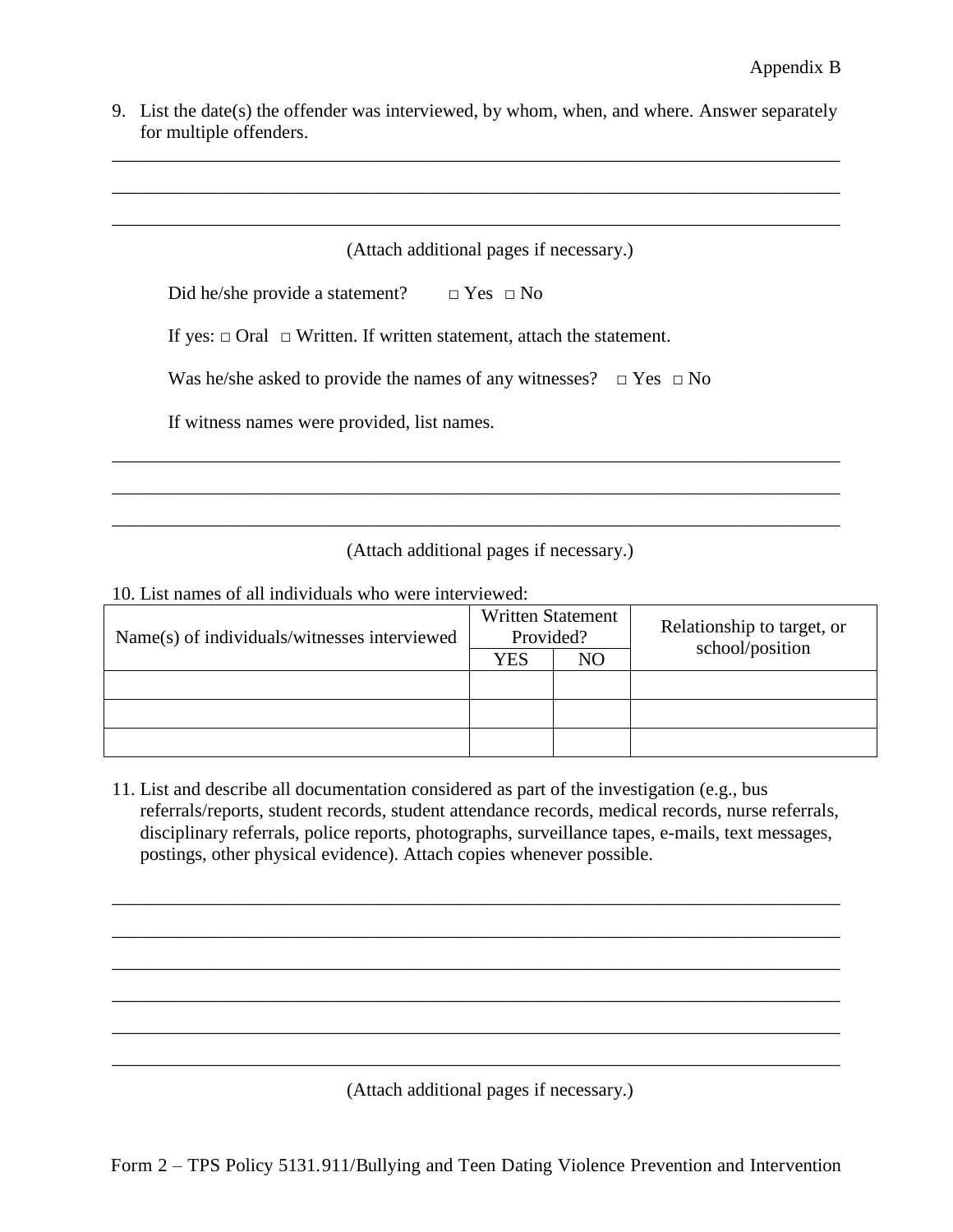12. Summarize your investigation. Include who was spoken to, where and when, as well as who conducted such interviews; the substance of any oral/written statements given; credibility as appropriate; what documentation or other information was considered, the weight given to it, and why; any conclusions reached regarding the incident, individuals, or the veracity or reliability of individuals or information; and note where information was corroborated or failed to be corroborated.

\_\_\_\_\_\_\_\_\_\_\_\_\_\_\_\_\_\_\_\_\_\_\_\_\_\_\_\_\_\_\_\_\_\_\_\_\_\_\_\_\_\_\_\_\_\_\_\_\_\_\_\_\_\_\_\_\_\_\_\_\_\_\_\_\_\_\_\_\_\_\_\_\_\_\_\_\_\_

\_\_\_\_\_\_\_\_\_\_\_\_\_\_\_\_\_\_\_\_\_\_\_\_\_\_\_\_\_\_\_\_\_\_\_\_\_\_\_\_\_\_\_\_\_\_\_\_\_\_\_\_\_\_\_\_\_\_\_\_\_\_\_\_\_\_\_\_\_\_\_\_\_\_\_\_\_\_

\_\_\_\_\_\_\_\_\_\_\_\_\_\_\_\_\_\_\_\_\_\_\_\_\_\_\_\_\_\_\_\_\_\_\_\_\_\_\_\_\_\_\_\_\_\_\_\_\_\_\_\_\_\_\_\_\_\_\_\_\_\_\_\_\_\_\_\_\_\_\_\_\_\_\_\_\_\_

\_\_\_\_\_\_\_\_\_\_\_\_\_\_\_\_\_\_\_\_\_\_\_\_\_\_\_\_\_\_\_\_\_\_\_\_\_\_\_\_\_\_\_\_\_\_\_\_\_\_\_\_\_\_\_\_\_\_\_\_\_\_\_\_\_\_\_\_\_\_\_\_\_\_\_\_\_\_

\_\_\_\_\_\_\_\_\_\_\_\_\_\_\_\_\_\_\_\_\_\_\_\_\_\_\_\_\_\_\_\_\_\_\_\_\_\_\_\_\_\_\_\_\_\_\_\_\_\_\_\_\_\_\_\_\_\_\_\_\_\_\_\_\_\_\_\_\_\_\_\_\_\_\_\_\_\_

\_\_\_\_\_\_\_\_\_\_\_\_\_\_\_\_\_\_\_\_\_\_\_\_\_\_\_\_\_\_\_\_\_\_\_\_\_\_\_\_\_\_\_\_\_\_\_\_\_\_\_\_\_\_\_\_\_\_\_\_\_\_\_\_\_\_\_\_\_\_\_\_\_\_\_\_\_\_

\_\_\_\_\_\_\_\_\_\_\_\_\_\_\_\_\_\_\_\_\_\_\_\_\_\_\_\_\_\_\_\_\_\_\_\_\_\_\_\_\_\_\_\_\_\_\_\_\_\_\_\_\_\_\_\_\_\_\_\_\_\_\_\_\_\_\_\_\_\_\_\_\_\_\_\_\_\_

(Attach additional pages if necessary.)

- 13. Definitions of bullying, including cyberbullying, and teen dating violence are found in Board Policy 5131.911. Check all of the following that apply with respect to this investigation.
	- $\Box$  Target and offender(s) are students in the same school or school district.
	- $\Box$  Target and offender(s) are not students in the same school district.
	- $\Box$  Involves repeated activity by one student against the target.
	- $\Box$  Involves repeated activity by more than one student against the target.
	- $\Box$  Involves a written, oral, or electronic communication.
	- $\square$  Involves a physical act.

| Describe the act and/or injury: |  |
|---------------------------------|--|
|                                 |  |

 $\square$  Involves emotional harm to target.

Describe the nature of the harm/effect: \_\_\_\_\_\_\_\_\_\_\_\_\_\_\_\_\_\_\_\_\_\_\_\_\_\_\_\_\_\_\_\_\_\_\_\_\_\_\_\_\_\_

□ Involves damage to target's property.

Describe the damage/cost of repair: \_\_\_\_\_\_\_\_\_\_\_\_\_\_\_\_\_\_\_\_\_\_\_\_\_\_\_\_\_\_\_\_\_\_\_\_\_\_\_\_\_\_\_\_

□ Target has reasonable fear of harm to self or property.

Explain: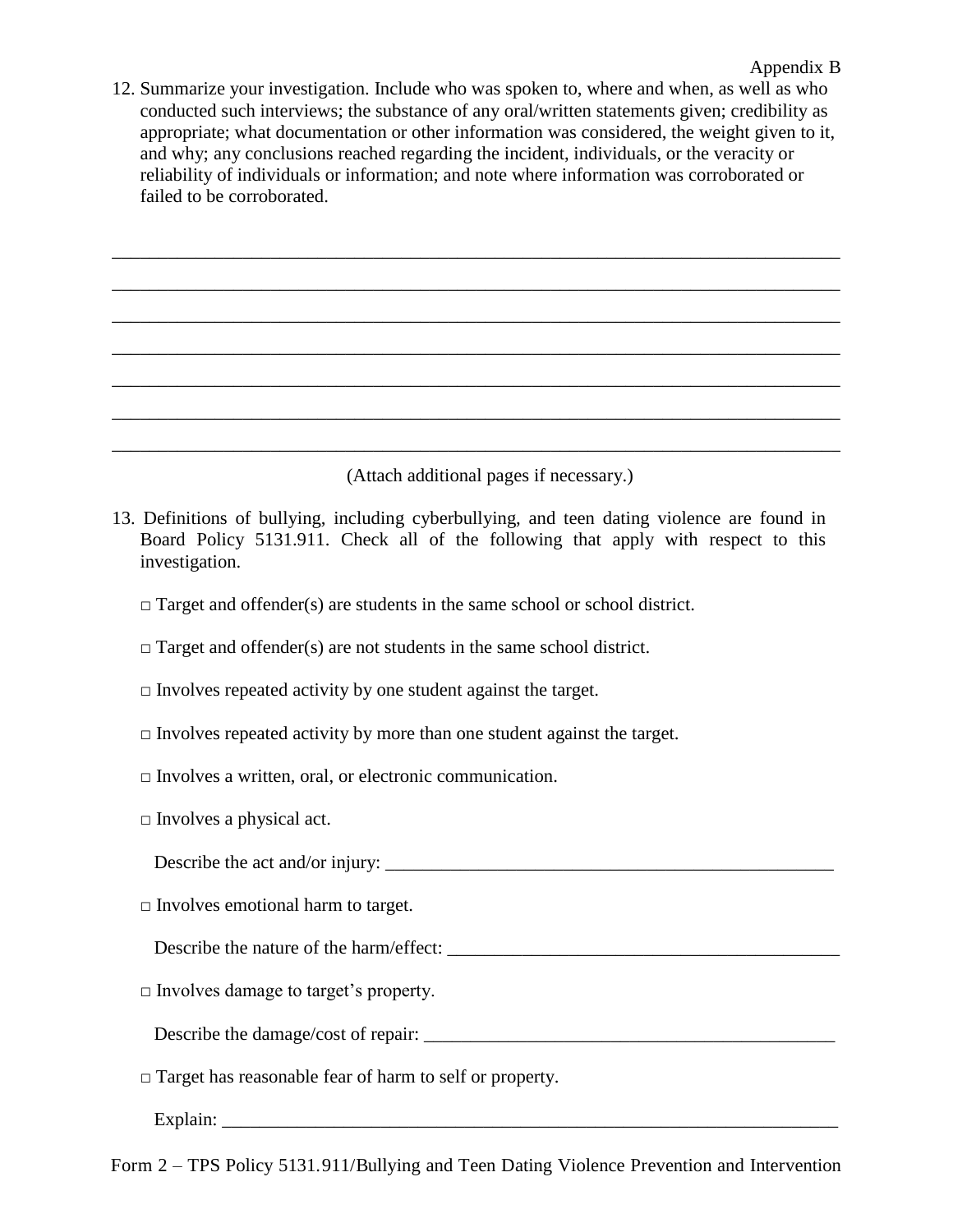| $\Box$ Offender's actions have created a hostile environment at school for the target. ("Hostile"<br>environment" means a situation in which bullying or teen dating violence among students<br>is sufficiently severe or pervasive to alter the conditions of the school climate.) |
|-------------------------------------------------------------------------------------------------------------------------------------------------------------------------------------------------------------------------------------------------------------------------------------|
|                                                                                                                                                                                                                                                                                     |
| $\Box$ Target's rights at school have been infringed.                                                                                                                                                                                                                               |
|                                                                                                                                                                                                                                                                                     |
| $\Box$ Offender's actions have substantially disrupted the educational process or orderly<br>operation of a school.                                                                                                                                                                 |
|                                                                                                                                                                                                                                                                                     |
| Based upon the completed investigation, is it concluded that a verified act of bullying occurred<br>against the target?<br>$\Box$ Yes $\Box$ No<br>Explain the basis for your conclusion.                                                                                           |
|                                                                                                                                                                                                                                                                                     |
|                                                                                                                                                                                                                                                                                     |
|                                                                                                                                                                                                                                                                                     |
| ,我们也不能在这里的时候,我们也不能在这里的时候,我们也不能会在这里的时候,我们也不能会在这里的时候,我们也不能会在这里的时候,我们也不能会在这里的时候,我们也不                                                                                                                                                                                                   |
|                                                                                                                                                                                                                                                                                     |
| (Attach additional pages if necessary.)                                                                                                                                                                                                                                             |
| Based upon the completed investigation, is it concluded that a verified act of teen dating violence<br>occurred against the target?<br>$\Box$ Yes $\Box$ No                                                                                                                         |
| Explain the basis for your conclusion.                                                                                                                                                                                                                                              |
|                                                                                                                                                                                                                                                                                     |
|                                                                                                                                                                                                                                                                                     |
|                                                                                                                                                                                                                                                                                     |
|                                                                                                                                                                                                                                                                                     |
|                                                                                                                                                                                                                                                                                     |
|                                                                                                                                                                                                                                                                                     |

Appendix B

(Attach additional pages if necessary.)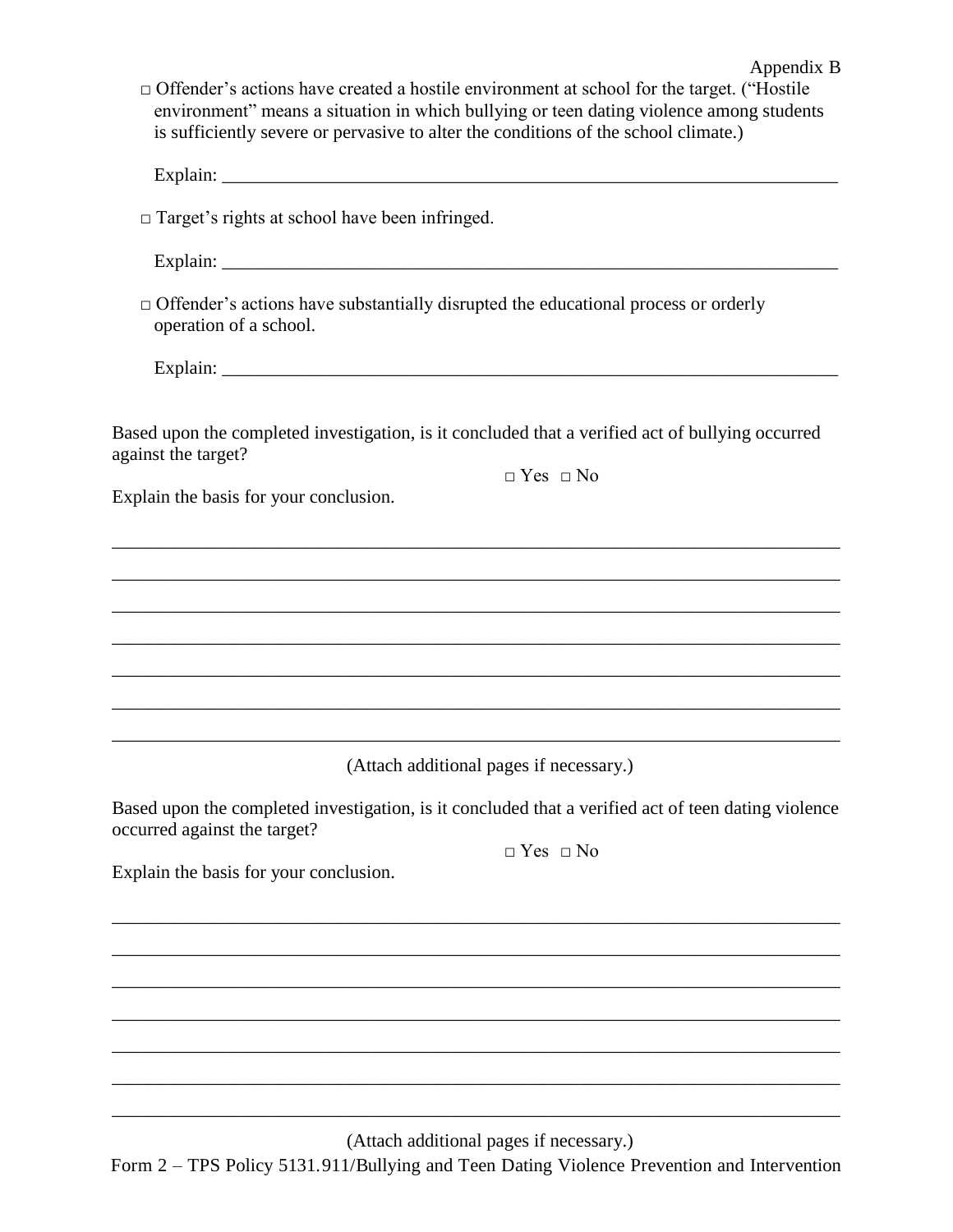14. Date of written notice of the conclusion of the investigation provided to:

 $\frac{1}{\sqrt{2\pi}}$  Parent(s)/guardian(s) of the target

 $\text{Parent}(s)/\text{guardian}(s)$  of the offender(s)

\_\_\_\_\_\_\_\_\_\_\_\_\_\_ District Safe School Climate Coordinator

Note: If bullying and/or teen dating violence has been verified, the parent(s)/guardian(s) of the student against whom such acts were directed as well as the parent(s)/guardian(s) of the student(s) who have committed such acts shall be notified not later than forty-eight hours after the investigation has been completed. See Board Policy 5131.911, Section VIIB.

Date, time, & method of contact with parent(s)/guardian(s) of student verified to have been bullied and/or subjected to teen dating violence:

\_\_\_\_\_\_\_\_\_\_\_\_\_\_\_\_\_\_\_\_\_\_\_\_\_\_\_\_\_\_\_\_\_\_\_\_\_\_\_\_\_\_\_\_\_\_\_\_\_\_\_\_\_\_\_\_\_\_\_\_\_\_\_\_\_\_\_\_\_\_\_\_

Date, time,  $\&$  method of contact with parent(s)/guardian(s) of student(s) verified to have committed an act of bullying and/or teen dating violence:

\_\_\_\_\_\_\_\_\_\_\_\_\_\_\_\_\_\_\_\_\_\_\_\_\_\_\_\_\_\_\_\_\_\_\_\_\_\_\_\_\_\_\_\_\_\_\_\_\_\_\_\_\_\_\_\_\_\_\_\_\_\_\_\_\_\_\_\_\_\_\_\_

15. If bullying or teen dating violence has been verified, describe the responsive action. Note: If bullying and/or teen dating violence has been verified, the parent(s)/guardian(s) of the student against whom such acts were directed as well as the parent(s)/guardian(s) of the student(s) who have committed such acts shall be invited to a meeting to communicate the measures being taken by the school to ensure the safety of the student/victim and to prevent further acts of bullying and/or teen dating violence. See Board Policy 5131.911, Section VIIC. Additionally, responsive action must include a plan of support for the target, and, if the target is a special education student, the convening of a PPT to consider whether bullying has impacted the provision of FAPE and if the IEP remains appropriate. See Board Policy 5131.911, Section VIID-G for discussion of mandatory student safety support plans, potential notification of law enforcement, etc.

\_\_\_\_\_\_\_\_\_\_\_\_\_\_\_\_\_\_\_\_\_\_\_\_\_\_\_\_\_\_\_\_\_\_\_\_\_\_\_\_\_\_\_\_\_\_\_\_\_\_\_\_\_\_\_\_\_\_\_\_\_\_\_\_\_\_\_\_\_\_\_\_\_\_\_\_\_\_

\_\_\_\_\_\_\_\_\_\_\_\_\_\_\_\_\_\_\_\_\_\_\_\_\_\_\_\_\_\_\_\_\_\_\_\_\_\_\_\_\_\_\_\_\_\_\_\_\_\_\_\_\_\_\_\_\_\_\_\_\_\_\_\_\_\_\_\_\_\_\_\_\_\_\_\_\_\_

\_\_\_\_\_\_\_\_\_\_\_\_\_\_\_\_\_\_\_\_\_\_\_\_\_\_\_\_\_\_\_\_\_\_\_\_\_\_\_\_\_\_\_\_\_\_\_\_\_\_\_\_\_\_\_\_\_\_\_\_\_\_\_\_\_\_\_\_\_\_\_\_\_\_\_\_\_\_

\_\_\_\_\_\_\_\_\_\_\_\_\_\_\_\_\_\_\_\_\_\_\_\_\_\_\_\_\_\_\_\_\_\_\_\_\_\_\_\_\_\_\_\_\_\_\_\_\_\_\_\_\_\_\_\_\_\_\_\_\_\_\_\_\_\_\_\_\_\_\_\_\_\_\_\_\_\_

\_\_\_\_\_\_\_\_\_\_\_\_\_\_\_\_\_\_\_\_\_\_\_\_\_\_\_\_\_\_\_\_\_\_\_\_\_\_\_\_\_\_\_\_\_\_\_\_\_\_\_\_\_\_\_\_\_\_\_\_\_\_\_\_\_\_\_\_\_\_\_\_\_\_\_\_\_\_

\_\_\_\_\_\_\_\_\_\_\_\_\_\_\_\_\_\_\_\_\_\_\_\_\_\_\_\_\_\_\_\_\_\_\_\_\_\_\_\_\_\_\_\_\_\_\_\_\_\_\_\_\_\_\_\_\_\_\_\_\_\_\_\_\_\_\_\_\_\_\_\_\_\_\_\_\_\_

\_\_\_\_\_\_\_\_\_\_\_\_\_\_\_\_\_\_\_\_\_\_\_\_\_\_\_\_\_\_\_\_\_\_\_\_\_\_\_\_\_\_\_\_\_\_\_\_\_\_\_\_\_\_\_\_\_\_\_\_\_\_\_\_\_\_\_\_\_\_\_\_\_\_\_\_\_\_

Describe the responsive action as to the target, including the target's support plan:

(Attach additional pages if necessary.)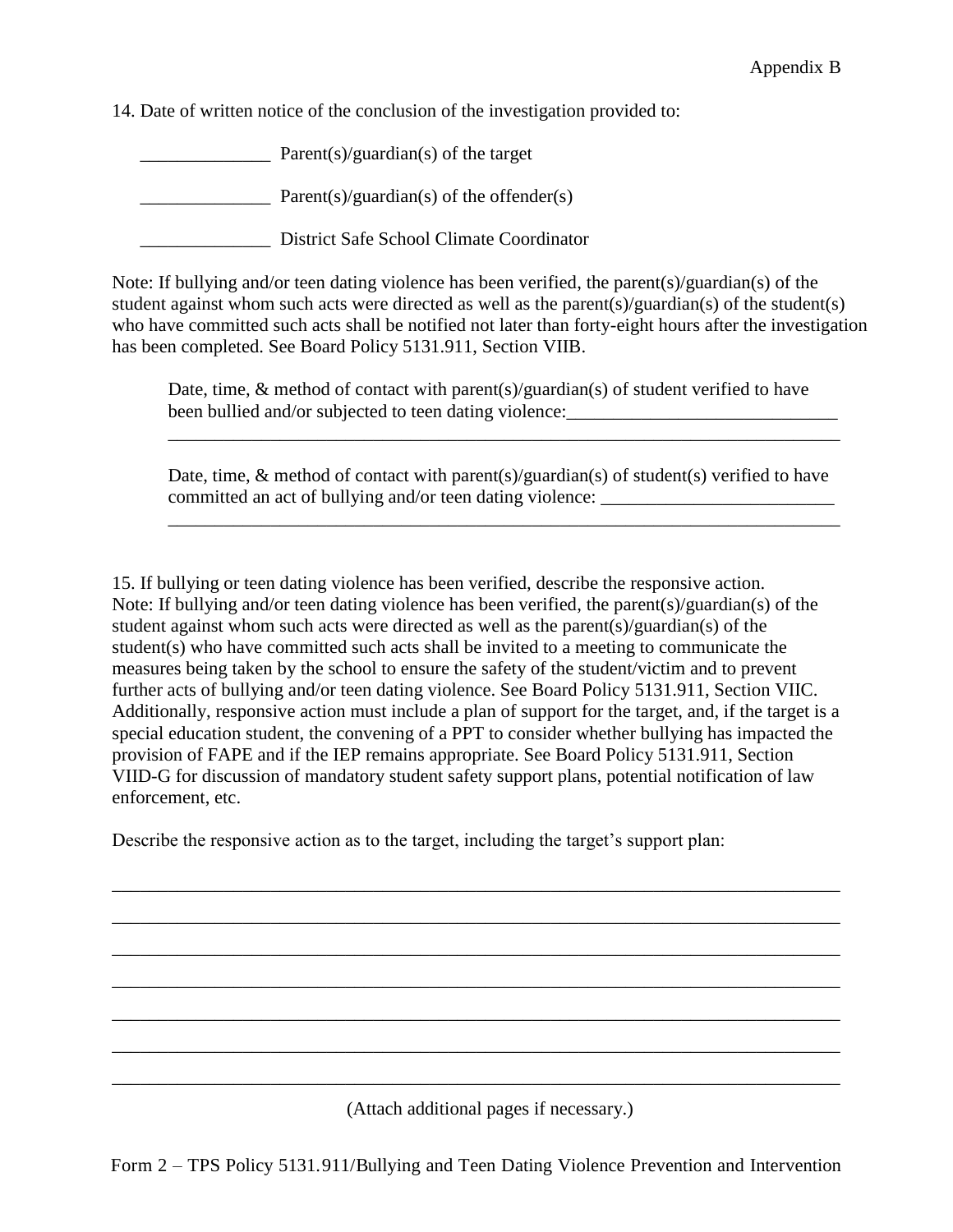\_\_\_\_\_\_\_\_\_\_\_\_\_\_\_\_\_\_\_\_\_\_\_\_\_\_\_\_\_\_\_\_\_\_\_\_\_\_\_\_\_\_\_\_\_\_\_\_\_\_\_\_\_\_\_\_\_\_\_\_\_\_\_\_\_\_\_\_\_\_\_\_

\_\_\_\_\_\_\_\_\_\_\_\_\_\_\_\_\_\_\_\_\_\_\_\_\_\_\_\_\_\_\_\_\_\_\_\_\_\_\_\_\_\_\_\_\_\_\_\_\_\_\_\_\_\_\_\_\_\_\_\_\_\_\_\_\_\_\_\_\_\_\_\_ \_\_\_\_\_\_\_\_\_\_\_\_\_\_\_\_\_\_\_\_\_\_\_\_\_\_\_\_\_\_\_\_\_\_\_\_\_\_\_\_\_\_\_\_\_\_\_\_\_\_\_\_\_\_\_\_\_\_\_\_\_\_\_\_\_\_\_\_\_\_\_\_

Date  $\&$  time of meeting with parent(s)/guardian(s) of student verified to have been bullied and/or subjected to teen dating violence, and names of those in attendance:

Describe the responsive action as to the offender(s). List multiple offenders separately. Note: If an offender is a special education student, a PPT should be convened to determine if the IEP remains appropriate. If an offender is not a special education or 504 student, consider whether a referral is warranted by the student's conduct/history.

\_\_\_\_\_\_\_\_\_\_\_\_\_\_\_\_\_\_\_\_\_\_\_\_\_\_\_\_\_\_\_\_\_\_\_\_\_\_\_\_\_\_\_\_\_\_\_\_\_\_\_\_\_\_\_\_\_\_\_\_\_\_\_\_\_\_\_\_\_\_\_\_\_\_\_\_\_\_

\_\_\_\_\_\_\_\_\_\_\_\_\_\_\_\_\_\_\_\_\_\_\_\_\_\_\_\_\_\_\_\_\_\_\_\_\_\_\_\_\_\_\_\_\_\_\_\_\_\_\_\_\_\_\_\_\_\_\_\_\_\_\_\_\_\_\_\_\_\_\_\_\_\_\_\_\_\_

\_\_\_\_\_\_\_\_\_\_\_\_\_\_\_\_\_\_\_\_\_\_\_\_\_\_\_\_\_\_\_\_\_\_\_\_\_\_\_\_\_\_\_\_\_\_\_\_\_\_\_\_\_\_\_\_\_\_\_\_\_\_\_\_\_\_\_\_\_\_\_\_\_\_\_\_\_\_

\_\_\_\_\_\_\_\_\_\_\_\_\_\_\_\_\_\_\_\_\_\_\_\_\_\_\_\_\_\_\_\_\_\_\_\_\_\_\_\_\_\_\_\_\_\_\_\_\_\_\_\_\_\_\_\_\_\_\_\_\_\_\_\_\_\_\_\_\_\_\_\_\_\_\_\_\_\_

\_\_\_\_\_\_\_\_\_\_\_\_\_\_\_\_\_\_\_\_\_\_\_\_\_\_\_\_\_\_\_\_\_\_\_\_\_\_\_\_\_\_\_\_\_\_\_\_\_\_\_\_\_\_\_\_\_\_\_\_\_\_\_\_\_\_\_\_\_\_\_\_\_\_\_\_\_\_

\_\_\_\_\_\_\_\_\_\_\_\_\_\_\_\_\_\_\_\_\_\_\_\_\_\_\_\_\_\_\_\_\_\_\_\_\_\_\_\_\_\_\_\_\_\_\_\_\_\_\_\_\_\_\_\_\_\_\_\_\_\_\_\_\_\_\_\_\_\_\_\_\_\_\_\_\_\_

(Attach additional pages if necessary.)

\_\_\_\_\_\_\_\_\_\_\_\_\_\_\_\_\_\_\_\_\_\_\_\_\_\_\_\_\_\_\_\_\_\_\_\_\_\_\_\_\_\_\_\_\_\_\_\_\_\_\_\_\_\_\_\_\_\_\_\_\_\_\_\_\_\_\_\_\_\_\_\_

\_\_\_\_\_\_\_\_\_\_\_\_\_\_\_\_\_\_\_\_\_\_\_\_\_\_\_\_\_\_\_\_\_\_\_\_\_\_\_\_\_\_\_\_\_\_\_\_\_\_\_\_\_\_\_\_\_\_\_\_\_\_\_\_\_\_\_\_\_\_\_\_ \_\_\_\_\_\_\_\_\_\_\_\_\_\_\_\_\_\_\_\_\_\_\_\_\_\_\_\_\_\_\_\_\_\_\_\_\_\_\_\_\_\_\_\_\_\_\_\_\_\_\_\_\_\_\_\_\_\_\_\_\_\_\_\_\_\_\_\_\_\_\_\_

Date, time,  $\&$  method of meeting invitation(s) to parent(s)/guardian(s) of student(s) verified to have committed an act of bullying and/or teen dating violence:

Date  $\&$  time of meeting(s) with parent(s)/guardian(s) of student(s) verified to have committed an act of bullying and/or teen dating violence, and names of those in attendance: \_\_\_\_\_\_\_\_\_\_\_\_\_\_\_\_\_\_\_\_\_\_\_\_\_\_\_\_\_\_\_\_\_\_\_\_\_\_\_\_\_\_\_\_\_\_\_\_\_\_\_\_\_\_\_\_\_\_\_\_\_\_

Describe any system-wide interventions (curricular adjustments, scheduled assemblies, etc.) if applicable:

\_\_\_\_\_\_\_\_\_\_\_\_\_\_\_\_\_\_\_\_\_\_\_\_\_\_\_\_\_\_\_\_\_\_\_\_\_\_\_\_\_\_\_\_\_\_\_\_\_\_\_\_\_\_\_\_\_\_\_\_\_\_\_\_\_\_\_\_\_\_\_\_\_\_\_\_\_\_

\_\_\_\_\_\_\_\_\_\_\_\_\_\_\_\_\_\_\_\_\_\_\_\_\_\_\_\_\_\_\_\_\_\_\_\_\_\_\_\_\_\_\_\_\_\_\_\_\_\_\_\_\_\_\_\_\_\_\_\_\_\_\_\_\_\_\_\_\_\_\_\_\_\_\_\_\_\_

\_\_\_\_\_\_\_\_\_\_\_\_\_\_\_\_\_\_\_\_\_\_\_\_\_\_\_\_\_\_\_\_\_\_\_\_\_\_\_\_\_\_\_\_\_\_\_\_\_\_\_\_\_\_\_\_\_\_\_\_\_\_\_\_\_\_\_\_\_\_\_\_\_\_\_\_\_\_

\_\_\_\_\_\_\_\_\_\_\_\_\_\_\_\_\_\_\_\_\_\_\_\_\_\_\_\_\_\_\_\_\_\_\_\_\_\_\_\_\_\_\_\_\_\_\_\_\_\_\_\_\_\_\_\_\_\_\_\_\_\_\_\_\_\_\_\_\_\_\_\_\_\_\_\_\_\_

\_\_\_\_\_\_\_\_\_\_\_\_\_\_\_\_\_\_\_\_\_\_\_\_\_\_\_\_\_\_\_\_\_\_\_\_\_\_\_\_\_\_\_\_\_\_\_\_\_\_\_\_\_\_\_\_\_\_\_\_\_\_\_\_\_\_\_\_\_\_\_\_\_\_\_\_\_\_

\_\_\_\_\_\_\_\_\_\_\_\_\_\_\_\_\_\_\_\_\_\_\_\_\_\_\_\_\_\_\_\_\_\_\_\_\_\_\_\_\_\_\_\_\_\_\_\_\_\_\_\_\_\_\_\_\_\_\_\_\_\_\_\_\_\_\_\_\_\_\_\_\_\_\_\_\_\_

(Attach additional pages if necessary.)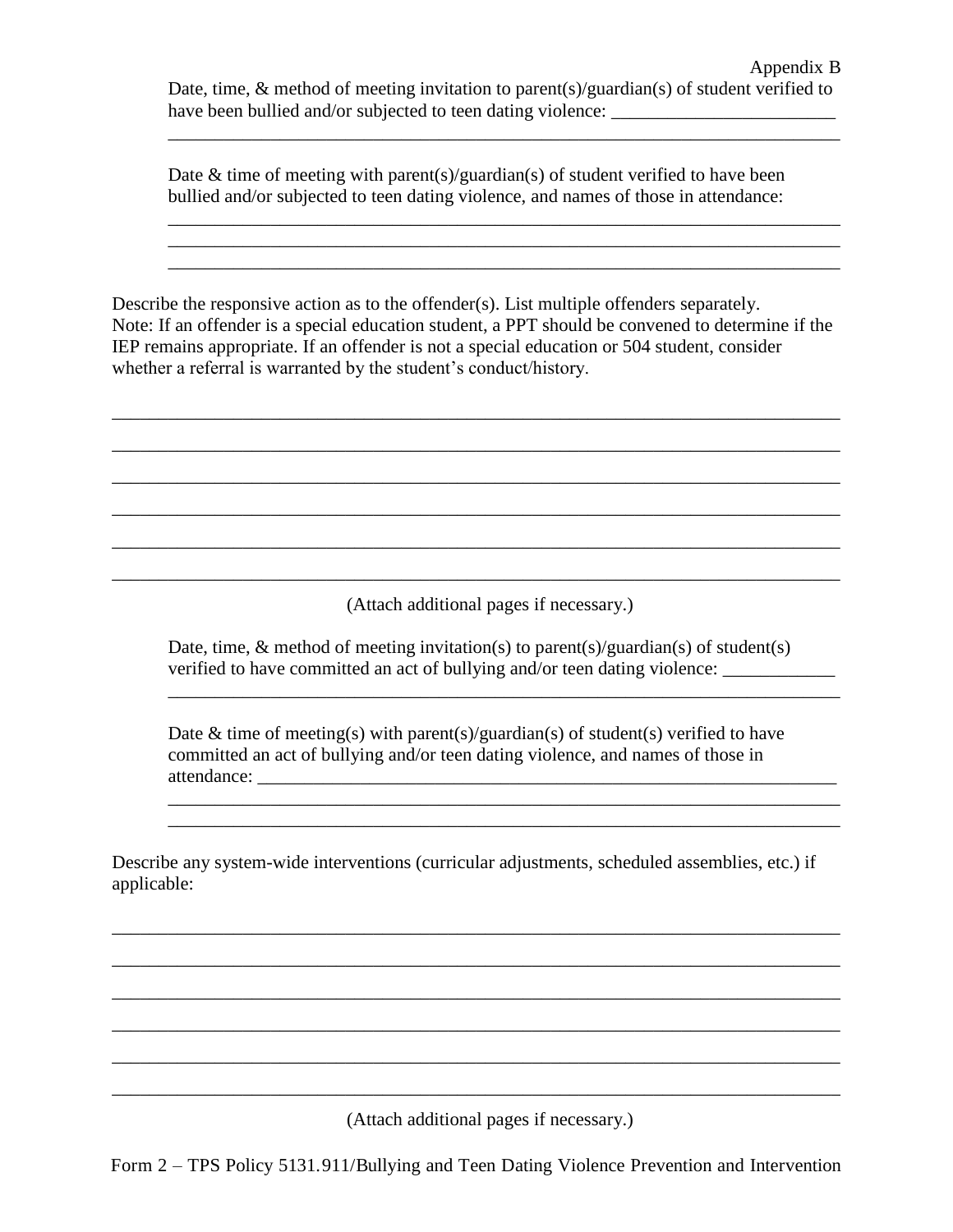#### Appendix B

16. Do you believe there is a basis for further investigation based upon (check all that apply):

| $\Box$ marital status | $\Box$ sexual orientation | $\Box$ gender identity or expression |                 |
|-----------------------|---------------------------|--------------------------------------|-----------------|
| $\Box$ sex            | $\Box$ age                | $\Box$ national origin               | $\Box$ ancestry |
| $\Box$ race           | $\Box$ color              | $\Box$ religious creed               | $\Box$ religion |

 $\Box$  disability (including but not limited to present or past history of mental disability, intellectual disability, learning disability, or physical disability, including but not limited to blindness)

□ genetic information

 $\Box$  by association with an individual or group who has or is perceived to have one or more of any of the above characteristics (list characteristic(s)):

**Note: If the complaint suggests that the alleged incident(s) was(were) based upon the membership of the target in a protected class (such as race, color, religious creed, religion, sex, age, national origin, ancestry, marital status, sexual orientation, gender identity or expression, disability (including but not limited to present or past history of mental disability, intellectual disability, learning disability, or physical disability, including but not limited to blindness), or genetic information of the target), investigation of this complaint shall be coordinated with other appropriate personnel within the district (e.g., Title IX Coordinator, Section 504 Coordinator, etc). See Board Policy 5131.911, Section VIIG.**

Was a referral to an appropriate district civil rights coordinator made?

 $\Box$  Yes  $\Box$  No

If yes, to whom? \_\_\_\_\_\_\_\_\_\_\_\_\_\_\_\_\_\_\_\_\_\_\_\_\_\_\_\_\_\_\_\_\_ Date of referral \_\_\_\_\_\_\_\_\_\_\_\_\_\_\_\_\_

**Name & Signature of Signature of District or School Administrator Completing This Report**

\_\_\_\_\_\_\_\_\_\_\_\_\_\_\_\_\_\_\_\_\_\_\_\_\_\_\_\_\_\_\_\_\_\_\_\_\_\_\_\_\_\_\_\_\_\_\_\_\_\_\_\_\_\_\_\_\_\_\_\_\_\_\_\_\_\_\_\_\_\_\_\_\_\_\_\_\_\_

\_\_\_\_\_\_\_\_\_\_\_\_\_\_\_\_\_\_\_\_\_\_\_\_\_\_\_\_\_\_\_\_\_\_\_\_\_\_\_\_\_\_\_\_\_\_\_\_\_\_\_\_\_\_\_\_\_\_\_\_\_\_\_\_\_\_\_\_\_\_\_\_\_\_\_\_\_\_

Printed Name & Title

Signature Date Completed

### **Attach all relevant reports and documentation. See Board Policy 5131.911, Section VIII, "Documentation and Maintenance of Records," and complete final summary page as well.**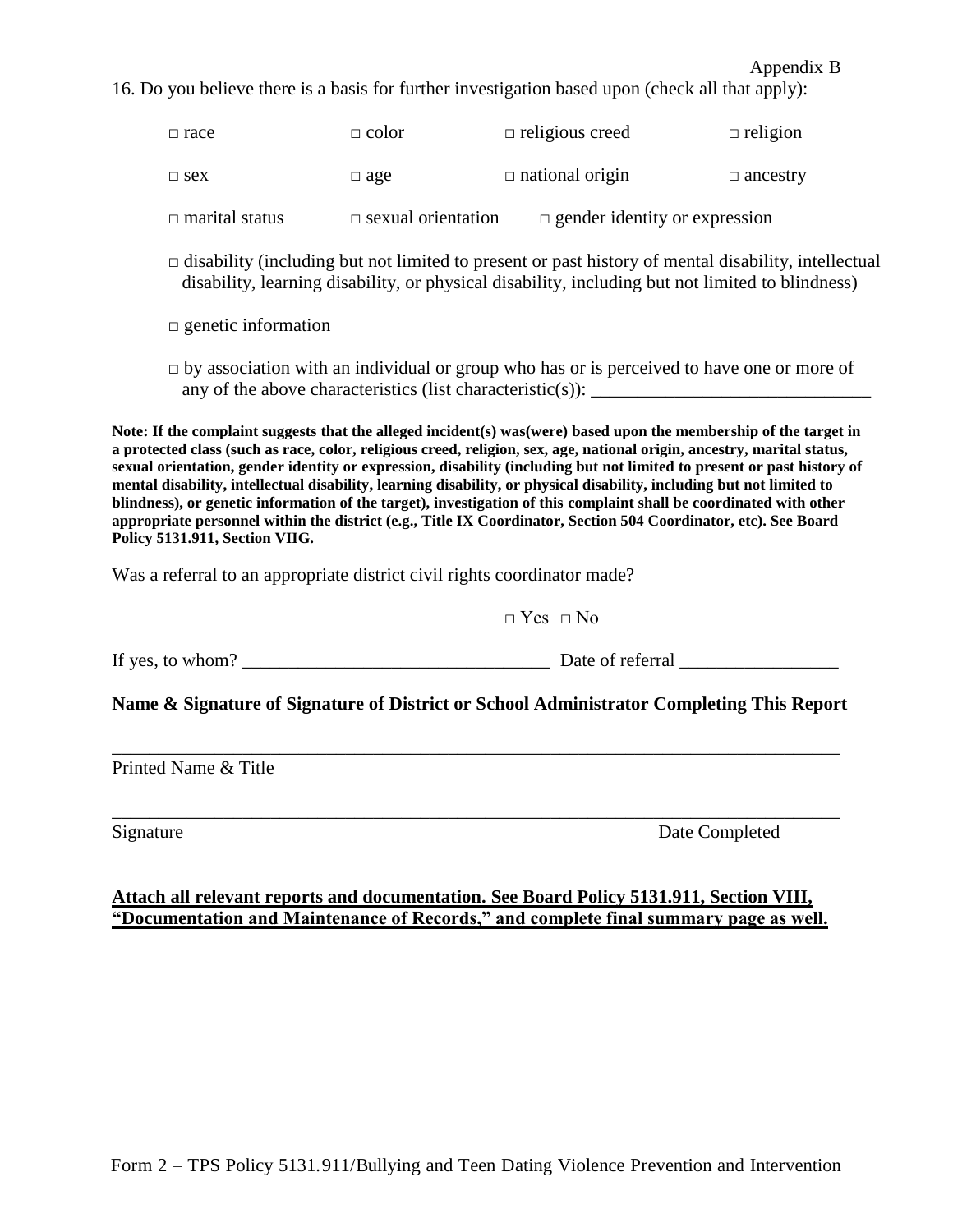| $\Box$ Formal Written Complaint $\Box$ Informal Oral Complaint $\Box$ Anonymous Complaint |                                                                  |  |  |  |  |
|-------------------------------------------------------------------------------------------|------------------------------------------------------------------|--|--|--|--|
|                                                                                           |                                                                  |  |  |  |  |
|                                                                                           |                                                                  |  |  |  |  |
| If applicable, Date of Referral (based on bullying/teen dating violence investigation):   |                                                                  |  |  |  |  |
|                                                                                           |                                                                  |  |  |  |  |
| $\Box$ to appropriate district civil rights coordinator (see #16): $\Box$                 |                                                                  |  |  |  |  |
| If applicable, Date of Referral of Verified Target to:                                    |                                                                  |  |  |  |  |
|                                                                                           | $\Box$ PPT: $\Box$ $\Box$ 504 Meeting: $\Box$ $\Box$ SAT: $\Box$ |  |  |  |  |
|                                                                                           |                                                                  |  |  |  |  |
| If applicable, Date of Referral of Verified Perpetrator to:                               |                                                                  |  |  |  |  |
|                                                                                           | $\Box$ PPT: $\Box$ $\Box$ 504 Meeting: $\Box$ $\Box$ SAT: $\Box$ |  |  |  |  |
|                                                                                           |                                                                  |  |  |  |  |
|                                                                                           |                                                                  |  |  |  |  |